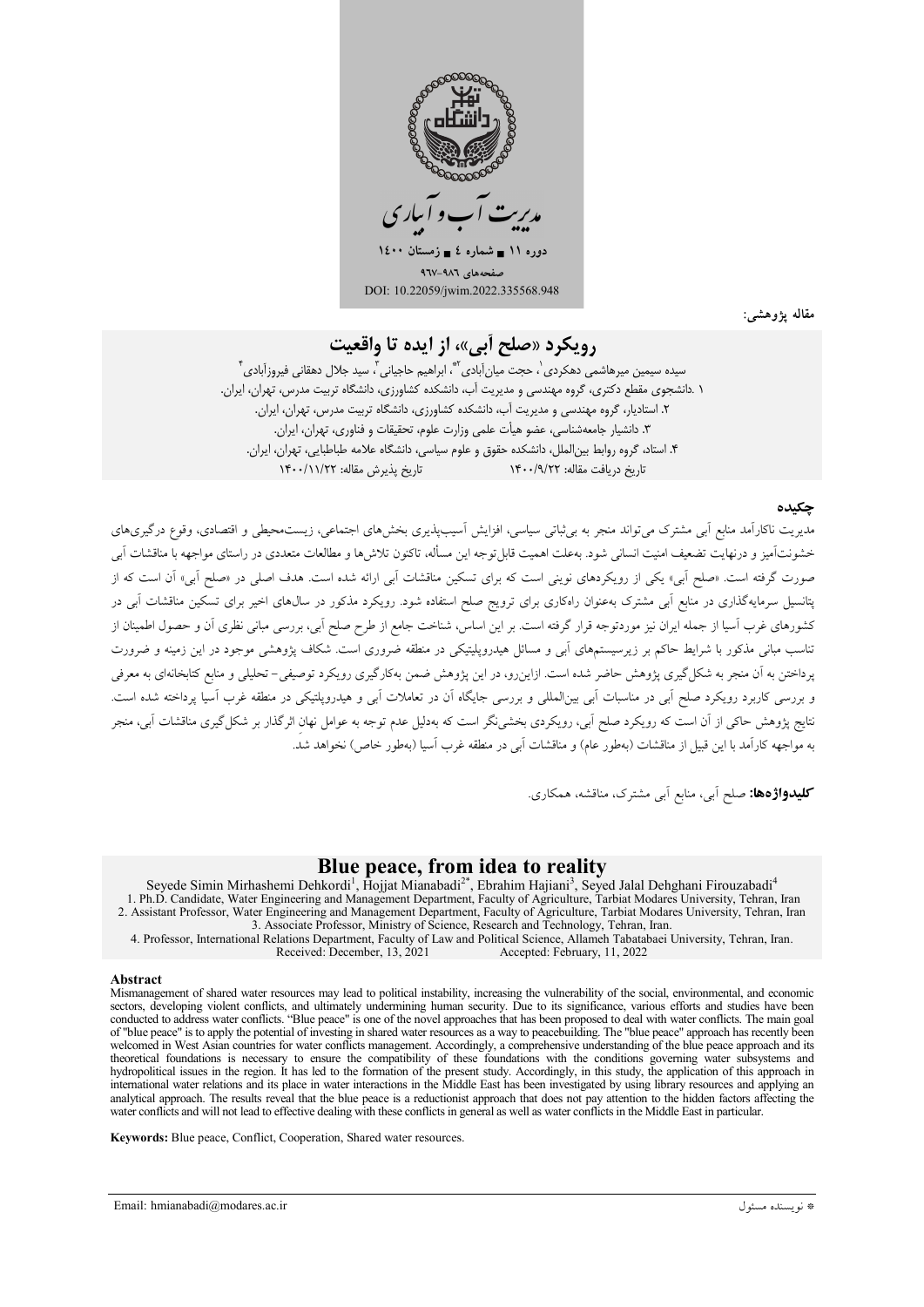مقدمه

منابع آبی، سیستمهای درهمتنیده طبیعی- انسانی هستند که حوزهها، سطوح، مقیاسهای مختلف و بازخوردهای يويا و غيرخطي أنها را در برميگيرند (Liu et al., 2007). وجود ذي مدخلان متعدد و واگرايي در ارزش ها، انگارهها، اهداف و منافع در بستر این سیستمهای درهمتنیده، منجر به بروز تنش ٰ و شکلگیری مناقشه ٔ در سطوح محلی، Farajzade Arnesa et al., ) ملى و بينالمللى مى شود 2020). اثرات مستقيم و غيرمستقيم مناقشات مخرب آبي باعث مهاجرت اجباري انسانها، ناامني حاد غذايي"، تضعیف امنیت انسانی، بی¢باتی سیاسی، وقوع درگیریهای خشونتآمیز و افزایش آسیبپذیری بخشهای اجتماعی، زیست محیطی و اقتصادی می شود (Gleick & Iceland, 2018; Diep et al., 2017).

توزیع نامتقارن زمانی و مکانی منابع آب از یکسو و درهم تنیدگیهای ناشی از ارتباط متقابل و پویای انسان و سیستمهای آبی از سوی دیگر، منجر به بروز مناقشات آبی (Farajzade Arnesa et متعدد در سطح جهان شده است ) al., 2020). بررسی مناقشات ثبت شده در بانک اطلاعاتی «تاریخشمار مناقشات آبی»<sup>؛</sup> بهعنوان یکی از بانکهای اطلاعاتی مطرح و قابل استناد در این زمینه، بیانگر وجود تغییرات جزئی در تعداد مناقشات آبی ثبتشده در بازه زمانی ۱۹۹۷–۱۹۳۰، افزایش فراوانی مناقشات بین سال های ۲۰۰٦–۱۹۹۸و رشد ناگهانی وقوع مناقشات آبی در جهان در سال ۲۰۱۷ میلادی است°. در این بانک اطلاعاتی، دلایل متعددی مانند نحوه تخصیص منابع أب، وابستگی متقابل به منبعی مشترک، رشد جمعیت، افزایش شهرنشینی، تمایل به توسعه صنعتی و ضعف در روابط کشورهای ساحلی بهعنوان عوامل اثرگذار بر شکل گیری مناقشات آبی گزارش شده است.

غرب اسیا بهعنوان یکی از پرتنش ترین نقاط جهان از

لحاظ وقوع مناقشات أبي معرفي شده است ( ,Yıldız 2015). مصاديق متنوعي از انواع مناقشات أبي در منطقه غرب آسیا در بانکهای اطلاعاتی از قبیل بانک «اختلاف در منابع اَب شیرین فرامرزی»<sup>٬</sup> (TFDD) و «تاریخشمار مناقشات آب<sub>ی</sub>» در بازههای زمان<sub>ی</sub> مختلف گردآوری شده است. تخریب لولههای آب در منطقه جنین<sup>٬</sup> در کرانه باختری توسط رژیم صهیونیستی در سال ۲۰۱۷، حملات مکرر به زیرساختهای آبی در سوریه در سال ۲۰۱٦، کشتهشدن سه نیروی دولتی در پی جلوگیری از حفاری چاه در اردن در سال ۲۰۱۷، حمله و تخریب زیرساختهای سدهای ایلیسو<sup>^</sup> و سیلوان<sup>۹</sup> در ترکیه در سال ۲۰۱۵، حمله داعش به سد موصل در عراق و کشتهشدن ۱۶ سرباز در سال ۲۰۱۵، حمله به پروژه آبی در منطقه الحمذات<sup>١٠</sup> در يمن در سال ٢٠١٨ و مجروحيت تعدادی از کشاورزان بهدنبال تخریبهای مکرر خطوط .<br>آبرسانی از زایندهرود به یزد در ایران از جمله مناقشاتی در منطقه غرب اسیا هستند که در آنها از اَب بهعنوان ابزار يا هدف مناقشه استفاده شده است``.

مسائل أبي موجود در منطقه غرب أسيا بهعلت شرايط حاکم بر منطقه، قابلیت تبدیل به مسائلی با ماهیت کاملاً سیاسی و ایجاد ناپایداریهای<sup>۱۲</sup> درازمدت را دارند. طی دهههای آینده نیز بیشک تغییرات عمدهای در این منطقه رخ خواهد داد که بسیاری از آنها بهنوعی مرتبط با مسائل اقلیمی، زیست.محیطی و هیدروپلیتیکی خواهند بود؛ ازاین رو پژوهش گران معتقدند که آب، در آیندهای نهچندان دور به مهمترین منبع ژئوپلیتیکی غرب آسیا تبدیل خواهد شد و در مناسبات سیاسی و امنیتی منطقه، اهمیتی بهمراتب بیش تر از نفت خواهد داشت ( Mamouri 2011 ,& Kazemi)، تا آنجایی که عملاً «صلح، بدون آب و آب بدون صلح در منطقه غرب آسیا معنایی نخواهد داشت» (Yıldız, 2015).

مدیریت آب و آباری دوره ۱۱ ∎ شماره ٤ ∎ زمستان ۱٤۰۰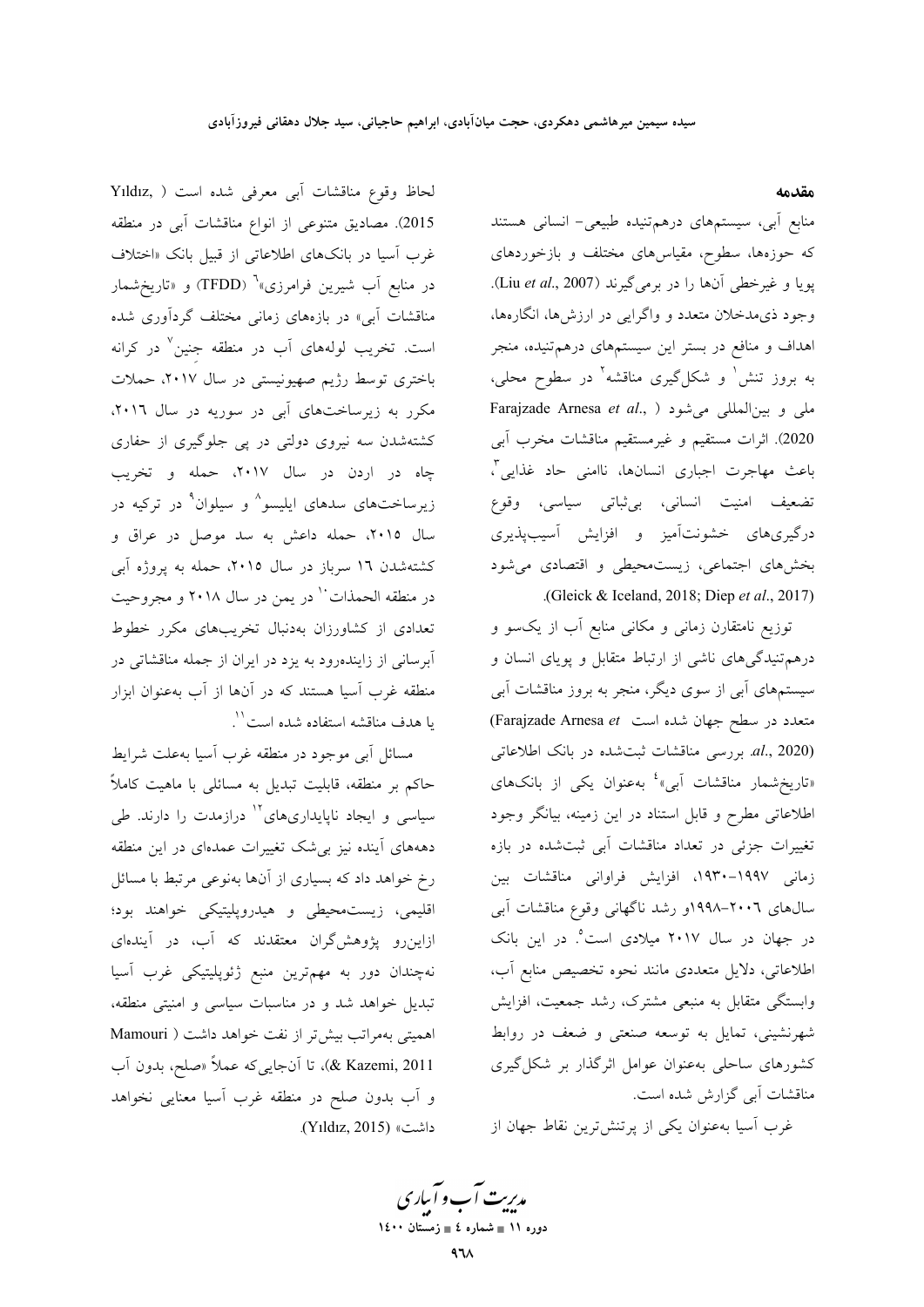صلح، مفهومی بینالاذهانی است که گستره وسیعی را در تئوری و عمل شامل میشود ( ,Eslami & Movassagh 2014). بر این اساس، تعاریف و دستهبندیهای گوناگونی بر مبنای چارچوبهای نظری، جهانبینیها، هنجارها و گفتمانهای متفاوت برای مفهوم صلح و راهکارهای دستیابی Asgari & Khosravi, 2016; ) به آن ارائه شده است Dehghani Firouzabadi, 2003). در تعاريف ارائهشده براي انواع صلح، مفاهیمی همچون نظم عادلانه<sup>۱۳</sup>، آرامش<sup>، ۱</sup> توافق°<sup>۱</sup> و هماهنگی<sup>۱</sup>' موردتوجه قرار گرفته است، اما وجه اشتراک این تعاریف به برابری صلح با عدم وجود انواع خشونت اشاره می کند (Eslami & Movassagh, 2014). به بیان ساده، عدم وجود انواع خشونت، معادل وجود صلح تعريف مي شود (Hefny, 2011).

Galtung (1969) خشونت را بهعنوان «تهاجم قابلاجتناب به نیازهای بشری و بهطورکلی به زندگی بازتعریف کرد». وی بهمنظور تمایز انواع خشونت، خشونت را به دو نوع مستقیم'`` و غیرمستقیم'`` تقسیم کرد و ریشهیابی مناقشه و بهتبع آن استقرار صلح<sup>۱۹</sup> را مستلزم بررسی هر دو نوع از خشونت دانست (Galtung, 1990). خشونت مستقیم، شامل اقداماتی است که ضمن تهدید زندگی افراد، تأمین نیازهای اساسی را با مشکل مواجه می کند (Herath, 2010). ازآنجایی که این نوع از خشونت، مشهود است (Kaufman, 2014) و در اکثر بانکهای اطلاعاتی ثبت و ضبط می شود (Galtung, 1990)، موردتوجه پژوهشگران متعدد در حوزههای مختلف قرار میگیرد. این در حالی است که خشونت غیرمستقیم، لایههای عمیقتر مؤثر در بروز مناقشه را موردتوجه قرار میدهد و به بررسی عوامل و جنبههای نهان مؤثر بر شکل گیری مناقشات میپردازد (Galtung, 1990).

بهمنظور طرح نمونهای از خشونتهای غیرمستقیم اثرگذار بر مناقشات آبی میتوان به عوامل اثرگذار بر

شکل گیری مناقشات ضد سدسازی در اسپانیا اشاره کرد. سدسازی در کشور اسپانیا از تلاش دولت برای تحقق رؤیای ملی خود مبنی بر توسعهیافتگی نشأت میگیرد. دولت اسپانیا، تحقق رؤیای خود را در گروی اجرای پروژههای عظیم هیدرولیکی و ساخت سدهای بزرگ میدانست. در مسیر دستیابی به این هدف، عدمای از مردم بهشدت مورد اجحاف قرار گرفتند. بهعنوان مثال، در بدو کار قرار بر آن بود که آب ذخیرهشده در پشت سدها به تولیدکنندگان خُرد اختصاص داده شود اما در عمل، عمده آب ذخیرهشده پشت سدها به شهرها و مالکان زمینهای بزرگ تعلق گرفت. برق تولیدی از نیروگاههای برقابی نیز به صنعت اختصاص داده شد؛ سدسازی به پیمانکاران و کارفرمایان نامی سپرده شد و زندانیان سیاسی، بهاجبار در ساخت سدها شرکت داده شدند. قرارگیری عوامل مذکور در کنار یکدیگر در قالب خشونتهای غیرمستقیم، منجر به افزایش نارضایتی مردم اسپانیا و وقوع جنبشهای ضد سدسازی در این کشور بهعنوان مصداقی از مناقشات آبی شد (Mirhashemi Dehkordi et al., 2021).

براساس دستهبندي مذكور، در مواجهه با مناقشات (ازجمله مناقشات آبي) و فرايند استقرار صلح (در حوضههای آبریز مشترک فروملی و فرامرزی)، دو گزینه پیش روی سیاستمداران وجود دارد (Piombo, 2010)؛ ۱-ضمن بررسی عوامل ظاهری، پاسخهای کوتاهمدتی برای مواجهه با شرایط حاکم بر مسأله ارائه دهند و ۲– سعی بر شناسایی ریشههای اصلی شکل گیری مناقشه داشته باشند و چشم|نداز بلندمدتی را برای ایجاد صلحی پایدار در نظر بگیرند. ارائه راهکارها، راهبردها و سیاستهای کوتاهمدت در مواجهه با مناقشات آبی بهمنزله اکتفا به جنبههای آشکار مؤثر در شکل گیری مناقشه است. در این صورت بهعلت عدم توجه به بسیاری از جوانب و عوامل مؤثر در ایجاد مناقشه، زیربناهای موردنیاز برای تحقق صلحی

مدیرت آب و آباری دوره ۱۱ ∎ شماره ٤ ∎ زمستان ۱٤۰۰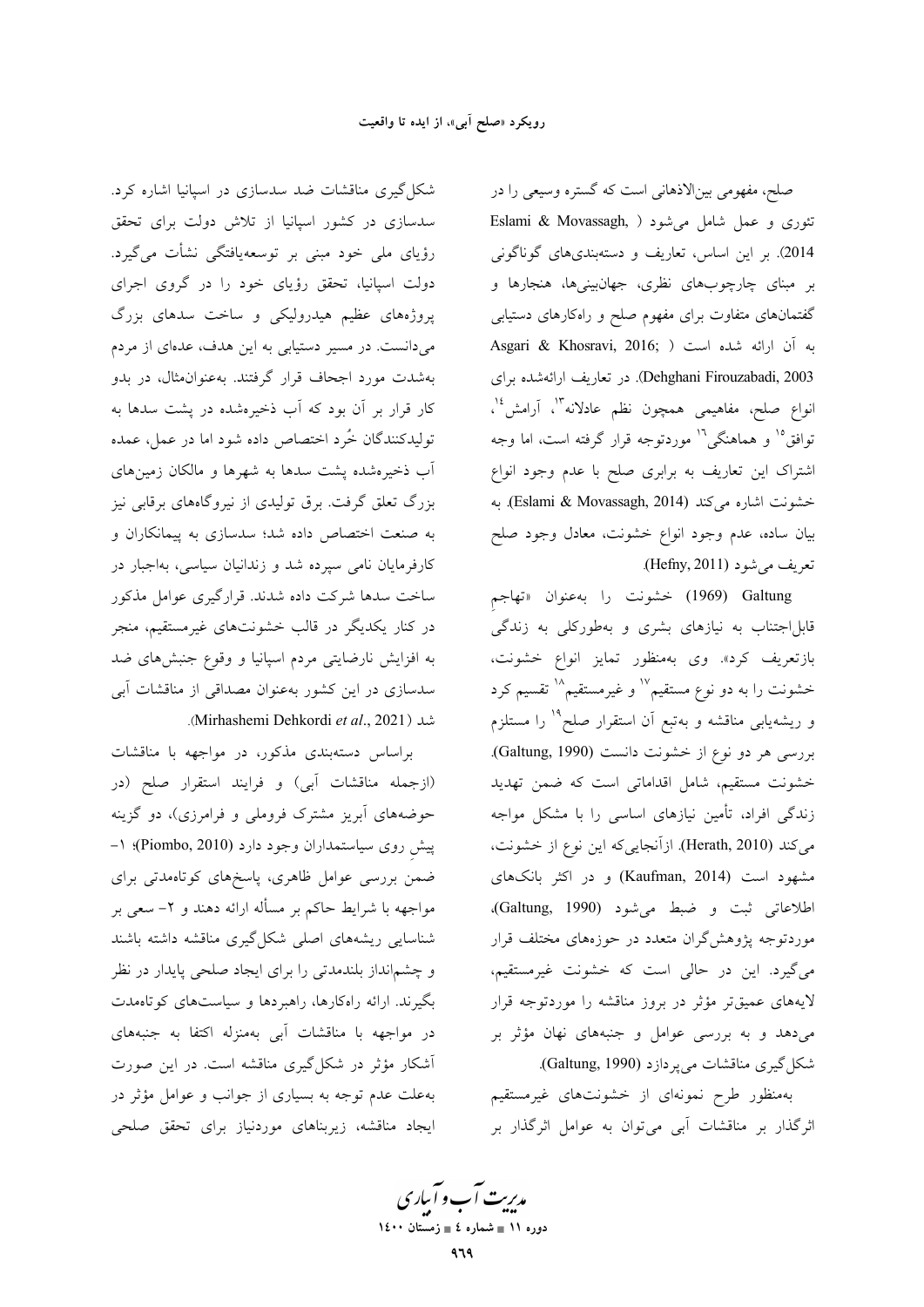پايدار مهيا نخواهد شد (Mirmohammadi, 2011) و ضمن ایجاد دیدگاهی سطحی نسبت به مسأله و عدم شناخت بسیاری از جوانب و ریشههای اصلی مؤثر در ایجاد مناقشه، فرایند استقرار صلح با شکست مواجه خواهد شد.

عدم کارایی بسیاری از رویکردها و راهکارهای ارائهشده بهمنظور مواجهه با درهم تنیدگیهای حاکم بر مناقشات اَبی از جمله نظریه بازیها<sup>۲۰</sup> منجر به تمایل جوامع و دولتها به استفاده از ابزار و مفاهیم نوین برای تسكين اين دسته از مناقشات شده است<sup>71</sup>. صلح آبي<sup>٢٢</sup>، یکی از مفاهیم نوینی است که در سال ۲۰۱۰ توسط تعدادی از نهادها و سازمانهای کشور سوئیس از جمله آژانس توسعه و همکاری سوئیس<sup>۲۳</sup> برای تسکین و پیشگیری از مناقشات آبهای مشترک و فرامرزی ارائه شده است. براساس آنچه در گزارشها ذکر شده است، اندیشکدههایی مانند قطب اَب ژنو ٔ٬ گروه پیشبینی استراتژیک°<sup>٬ و</sup> مشارکتکنندگان امنیت زمین<sup>۲٬</sup> به همراه گروهی از متخصصان، در شکل گیری جنبش صلح آبی نقش داشتهاند و کشورهایی مانند سنگال، سوئیس، هلند، مراکش، کاستاریکا نیز از این طرح حمایت کردهاند (Wennubst et al., 2019). این رویکرد، ضمن مبنا قراردادن منابع آبی بهعنوان کانون همکاری ملتها و دولتها در تلاش است تا آب را به منبعی برای ایجاد صلح مبدل كند (Wennubst et al., 2019). بر اين اساس، در رویکرد مذکور سناریوهای کوتاهمدت، میان مدت و درازمدتی برای ارزیابی احتمال شکلگیری مناقشات و بحرانهای آبی ارائه میشود و بر اساس شرایط حاکم بر مسأله و مناسبات آبي طرفهاي درگير در مناقشه، برقراری روابط جدیدی در زمینههای مختلف مانند تجارت، ترانزیت و ارتباطات پیشنهاد می شود تا از این طريق صلح، جايگزين مناقشه شود (Waslekar, 2011).

مطالعه مناقشات أبي در منطقه غرب أسيا و تلاش برای شکل گیری همکاری بین کشورهای ساحلی در این منطقه از اهداف اصلی طرح صلح آبی محسوب میشود. مجریان طرح مذکور، بخشهایی از منطقه غرب آسیا شامل کشورهای لبنان، اردن، ایران<sup>۲۷</sup>، عراق، سوریه و ترکیه را بهمنظور پیادهسازی اهداف و سناریوهای كوتاهمدت و درازمدت طرح برگزيدهاند ( Piers de Raveschoot, 2019). تصمیمگیری در خصوص پذیرش یا عدم پذیرش اجرای اهداف صلح آبی در کشورهای مذکور، مستلزم شناخت صحیح طرح و حصول اطمینان از تناسب آن با شرایط حاکم بر زیرسیستمهای طبیعی، اجتماعی- اقتصادی، نهادی و هیدروپلتیکی در حوضههای آبریز مشترک و فرامرزی آنها است. این در حالي است كه معرفي و تحليل طرح صلح آبي و ميزان کارایی و تناسب آن با شرایط حاکم بر حوضههای آبریز مشترک و فرامرزی در منطقه غرب آسیا تاکنون در هیچ پژوهشی موردتوجه قرار نگرفته است. بر این اساس، هدف اصلی از پژوهش حاضر، معرفی، تحلیل و بررسی نقاط قوت و ضعف رويكرد «صلح آبي» در مواجهه با مناقشات آبی در مقیاس های ملی و بینالمللی (بهطور عام) و در تعاملات و مناسبات آبی منطقه غرب آسیا (بهطور خاص) است. بهمنظور دستیابی به هدف مذکور از روش توصیفی- تحلیلی و منابع کتابخانهای استفاده میشود. در این راستا، ابتدا با استفاده از روش توصیفی به تشریح مفهوم صلح آبی، اهداف و راهکارهای ارائهشده در این طرح پرداخته میشود؛ سپس با بهکارگیری روش تحلیلی، نقاط قوت و ضعف رویکرد مذکور در مواجهه با مناقشات آبی در منطقه غرب آسیا موردبررسی قرار میگیرند. درمجموع، پژوهش حاضر درصدد پاسخگویی به این سؤال کلیدی است که آیا بهکارگیری رویکرد صلح آبی در مواجهه با مناقشات آبی در منطقه غرب آسیا مؤثر خواهد بود؟

مدیریت آب و آباری ۔<br>دورہ ۱۱ ∎ شمارہ ٤ ∎ زمستان ۱٤۰۰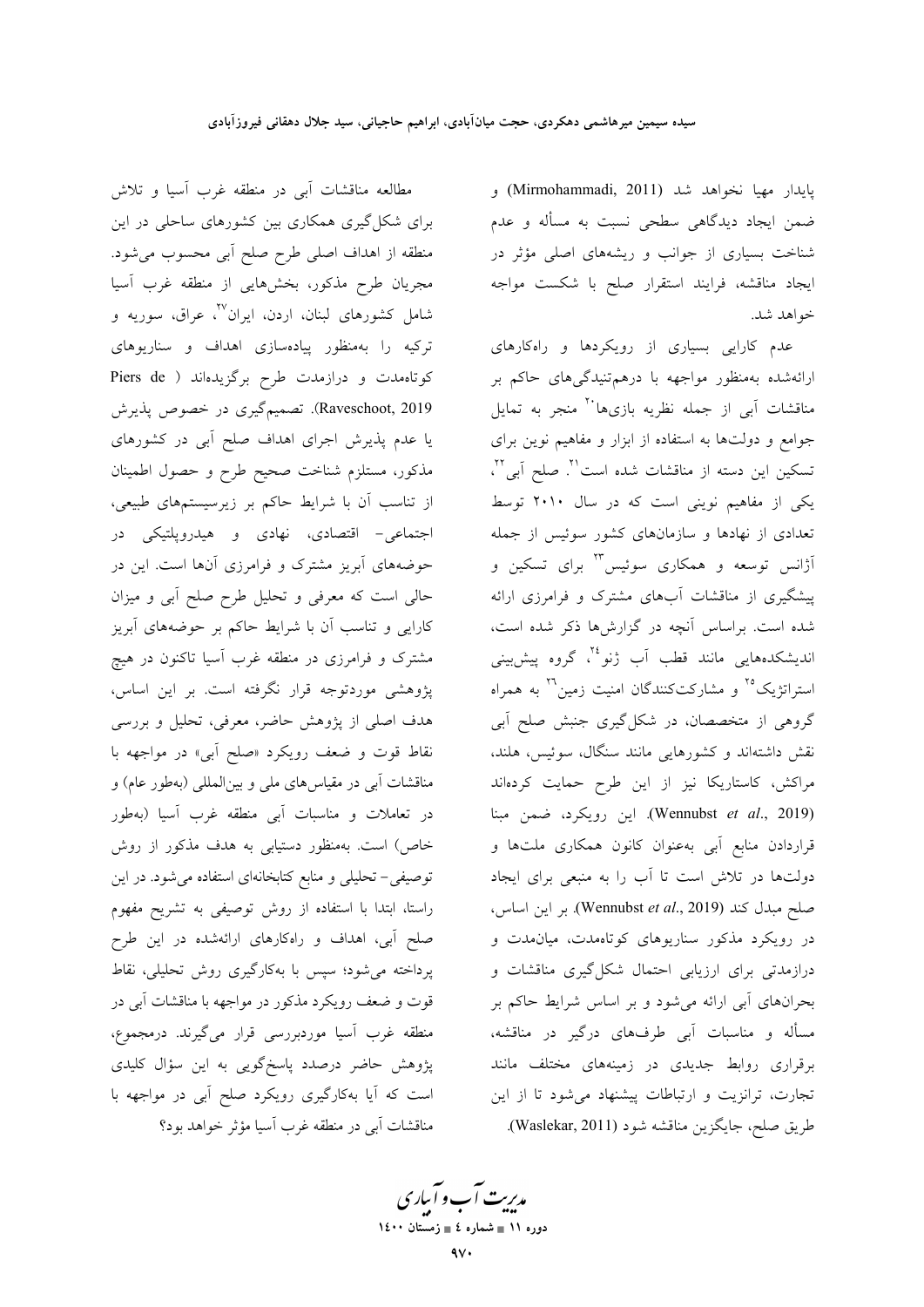نگرشها، تناقضها و رفتارها براساس جریانهای شش گانه است. **Behaviors** Visible Hidden Contradictions Attitudes





Figure 2. A cyclic view of conflict triangle (Hasanzadeh and Akbari, 2014)

بررسی عوامل نهان اثرگذار بر مناقشات و اختلافهای آبی نیز در سالهای اخیر موردتوجه بسیاری از پژوهشگران قرار گرفته است. واکاوی این قبیل از مناقشات حاکی از آن است که در اکثر موارد، علاوه بر عوامل آشکار مؤثر بر شکلگیری مناقشات آبی نظیر رقابت در بهرهبرداری از یک منبع مشترک، کمیابی منابع اَبِ و تسهیم و تقسیم کمیت اَب، محرکهای پنهان و عمیق بسیاری مانند شرایط سیاسی، اجتماعی، اقتصادی، محيط زيستي و امنيتي (Farajzade Arnesa, 2019)، مسائل هویتی (قومی یا ملی)، اختلافهای مذهبی (Kalpakian, 2000)، آداب و رسوم، ارزش۵ا،

در بخش مبانی نظری پژوهش حاضر به تشریح نظریه مثلث مناقشه و نظریههای مطرح بهمنظور واکاوی ارتباط كميابي منابع (أب) و احتمال وقوع تنشها و مناقشات (اَبِی) پرداخته میشود. بررسی نظریههای مذکور از این منظر حائز اهمیت است که مبنای تحلیلهای ارائهشده در ارتباط با رویکرد صلح آبی را تشکیل میدهند.

### مثلث مناقشه (مثلث ABC)

مبانی نظری

Galtung (1996) بهمنظور بررسی دیالکتیک عوامل آشکار و عوامل نهان مؤثر بر شکل گیری مناقشات از مثلث مناقشه استفاده کرد. این مثلث به دو بخش شامل مناقشات اًشکار و مناقشات نهان تقسیم شده است. بخش ا<mark>شکار</mark> مناقشه، قابل شهود است و بازیگران و ذیمدخلان دخیل در مناقشه نسبت به آن آگاه هستند، اما کسب آگاهی در مورد بخشهای نهان، از طریق استنتاج حاصل میشود. در این مثلث، دو عامل شامل نگرشها<sup>۲۸</sup> و تناقضها<sup>۲۹</sup> به عنوان مهم ترین عوامل اثرگذار بر شکل گیری لایههای پنهان مناقشه مطرح شدهاند که در قالب رفتارها<sup>۳۰</sup> ظاهر می شوند<sup>۳۱</sup>. نگرش ها، دربرگیرنده حالتهای روحی و احساسی ناشی از محرکهای مؤثر بر ایجاد شرایط حاکم بر مناقشه هستند. تناقضها به ناسازگاری ادراکی اشاره می کنند و رفتارها در قالب کلمات یا اقدامات فیزیکی بهعنوان ابزار اعمال خشونت تداعى مى شوند. براساس نظريه گالتونگ، ارتباط متقابل اين عوامل منجر به شکل گیری شش نوع جریان (رابطه دایرهای) در مناقشه می شود که همزیستی این جریانها و تقویت هر یک توسط دیگری منجر به تشدید مناقشه خواهد شد. مثلث مناقشه گالتونگ براساس تقسیمبندی عوامل مبنا به دو دسته شامل عوامل نهان و آشکار در شکل (۱) نشان داده شده است. شکل (۲) نیز بیانگر اثرگذاری متقابل

مدیریت آب و آباری دوره ۱۱ ∎ شماره ٤ ∎ زمستان ۱٤۰۰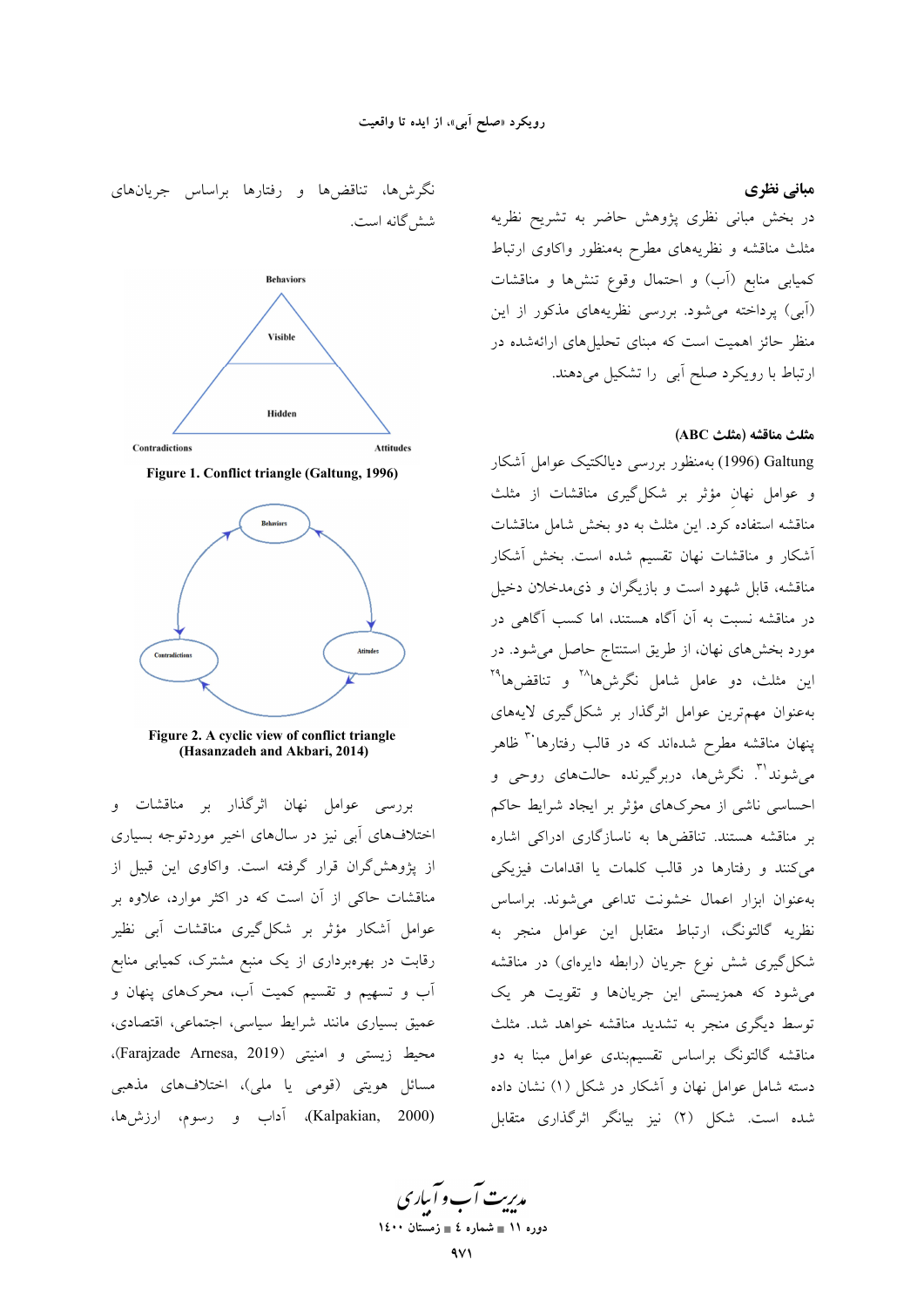فرهنگهای موجود در حوضه آبریز مشترک یا فرامرزی (Oestigaard, 2009) و حس محرومیت نسبی ذی مدخلان در بخشى از حوضه (Farajzade Arnesa, 2019) در شکل گیری مناقشات آبی اثر گذار هستند.

کمیایی آب™

کمیابی آب مفهوم نسبی و پویایی است (FAO, 2008). که در بسترهای مختلف، به شیوههای متفاوتی تعبیر می شود. در سادهترین تعریفِ ممکن می توان کمیابی آب را بهمثابه عدم وجود منابع أب كافي براي تأمين نيازهاي اساسی و عدم تعادل بین عرضه و تقاضای منابع آب تلقی كرد (Molden, 2019). كميابي أب در صورتي ايجاد میشود که به دلایل گوناگون مانند پیشیگرفتن میزان تقاضای منابع آب از حجم قابلءرضه، رشد جمعیت، تغییر در الگوی مصرف و اثرگذاری عوامل نهادی، منابع آب کافی برای تأمین تقاضاهای موجود و پیش بینیشده وجود نداشته باشد. در پژوهشهای مختلف، دستهبندیهای متعددی برای تفکیک انواع کمیابی آب ارائه شده است. براساس دستهبندیهای مطرح در برخی از پژوهشها، کمیابی آب بهطورکلی به دو دسته شامل کمیابی فیزیکی<sup>۳</sup> و کمیابی اقتصادی<sup>۳</sup> منابع آب تقسیم مي شود (OCHA, 2010).

کمیابی فیزیکی آب معمولاً زمانی ایجاد می شود که آب کافی برای رفع تقاضاهای انسانی و نیازهای اكوسيستم وجود نداشته باشد (OCHA, 2010). اين نوع از کمیابی اَب تا حد زیادی متأثر از ویژگیهای جغرافیایی است و در مناطق خشک به وقوع م<u>ی</u> $\mu$ بدد (Chakkaravarthy & Balakrishnan, 2019). علاوه بر این، در مناطقی که بیش از توان منابع آب بر روی آنها بارگذاری انجام شده باشد، امکان پیدایش کمیابی فیزیکی آب وجود دارد. کمیابی اقتصادی آب ناشی از عدم امکان

سرمایهگذاری در زیرساختهای آبی است ( Rosa et al., .<br>2020)، ازاین رو ادعا شده است که کمیابی اقتصادی در صورتی رخ میدهد که با وجود منابع اَبی در منطقهای خاص، عواملی مانند ضعف در حکمرانی°، سوء مدیریت منابع آبی و فقدان زیرساختهای آبی مناسب، منجر به عدم امکان استفاده مناسب از منابع آب و هدر رفت و آلودگی منابع مذکور شود (OCHA, 2010).

بررسی ارتباط کمیابی منابع (آب) و احتمال وقوع تنشها و مناقشات (آبی) از دیرباز در روابط بینالملل موردتوجه قرار گرفته است (Hensel et al., 2006). در این راستا سه نظریه عمده شامل نظریههای مالتوسینها<sup>۳</sup>"، کورنوکوپینها<sup>۳۷</sup> و ضد جهان<sub>ی</sub>شدن<sup>۳۸</sup> ارائه شده است (Warner, 2004). دیدگاه مالتوسینها در سال ۱۷۹۸ .<br>توسط توماس مالتوس، کشیش و اقتصاددان انگلیسی مطرح شد. مالتوس اعتقاد داشت که جمعیت جهان بهصورت تصاعد هندسی در حال رشد است، درحالی۵ه .<br>تولید غذا بر اساس تصاعد عددی افزایش مییابد. در دیدگاه مذکور، پیشی گرفتن رشد جمعیت از منابع موجود بهعنوان عامل اصلى افزايش احتمال مناقشات مطرح شده .(Warner, 2004; Hensel et al., 2003)

نظريهپردازان كورنوكوپين برخلاف مالتوسرها، سناریوی خوشبینانهای را در خصوص نحوه اثرگذاری کمیابی منابع بر تعاملات جوامع/ دولتها ارائه کردند. در نظریه کورنوکوپین اعتقاد بر آن است که امکان بهرهگیری از پیشرفت فناوری برای پاسخگویی به نیازهای غذایی و انرژی ناشی از رشد جمعیت، مورد غفلت مالتوسینها قرار گرفته است (Mianabadi & Ghoreishi, 2022). براساس دیدگاه کورنوکوپینها، با بهکارگیری فناوری و همکاری اجتماعی، امکان غلبه بر کمیابی منابع وجود دارد (Hensel et al., 2006). ازاین رو کمیابی منابع نه تنها منجر به وقوع خشونت و مناقشه نخواهد شد ( Gleditsch,

مدیریت آب و آبیاری<br>م دوره ۱۱ ∎ شماره ٤ ∎ زمستان ۱٤۰۰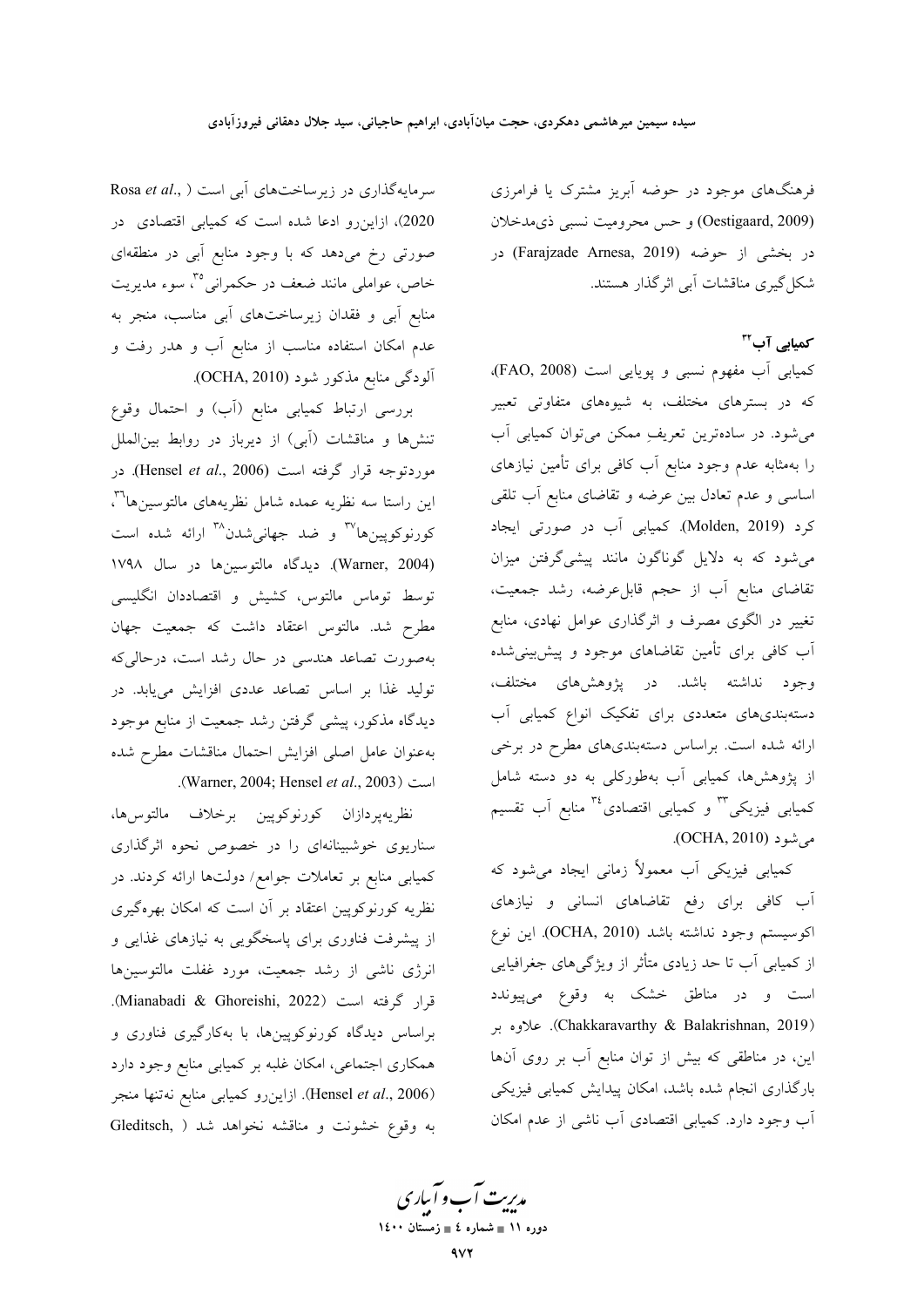2003)، بلکه این قابلیت را دارد که منجر به سازگاری<sup>۳۹</sup> و ایجاد همکاری بین جوامع/ دولتها شود ( .Warner 2003; Gleditsch, 2003). بنابر ديدگاه مذكور، بهكارگيري .<br>فناوریهایی مانند شیرینکردن آب دریا و تصفیه آب و فاضلاب، کارایی بسیاری در تأمین آب موردنیاز بشر، جلوگیری از وقوع مناقشات آبی و مدیریت این قبیل از مناقشات دارد (Mianabadi, 2014).

عدم توجه به عوامل و ریشههای ساختاری مؤثر بر شکل گیری کمیابی منابع و تعامل آن با مناقشات در دو ديدگاه مالتوسينها و كورنوكوپينها، منجر به منسوخ .<br>شدن دیدگاههای مذکور و پیدایش دیدگاه ضد جهاني شدن شده است. بر اساس ديدگاه ضد جهاني شدن، کمیابی صرفاً یکی از عوامل مشهود مؤثر بر ایجاد مناقشات بهشمار میرود و عوامل نهان و ساختاری بی شماری در ایجاد مناقشات دخیل هستند که اهمیتی بهمراتب بیشتر از عوامل آشکار و مبرهن دارند. نظریهپردازان ضد جهانی شدن معتقدند که کمیابی، ناشی از وقوع خشونتهای ساختاری در سیستم جهانی ناعادلانه است (Warner, 2004). خشونت ساختاری در این دیدگاه، بیانگر وجود بیءدالتی غیرقابل|نکار در توزیع منابع، ثروتها و مسئولیتها در جامعه است ( Galtung, 1990). در دیدگاه ضد جهانی شدن، منابع آبی به عنوان یکی از اساسیترین حقوق بشر تلقی می شوند که عدم تأمین آن امکان ایجاد مناقشات و خشونتهای آبی را افزایش می دهد (Warner, 2004). دیدگاه مذکور از این نظر حائز اهمیت است که در دهههای گذشته، مناقشات خشونتآمیز بسیاری در نقاط مختلف دنیا بر سر منابع آبی مشترک و فرامرزی به وقوع پیوسته است که عوامل نهان بسیاری در شکل گیری آنها دخیل بودهاند ( Warner, 2004) و محدودنمودن عوامل ايجاد مناقشات مذكور به کمیابی آب درواقع نوعی بخشی نگری و بیش|زحد ساده

انگاشتن روند شکل گیری مناقشات آبی موردنظر بهشمار مي رود.

### مواد و روشها

برای دستیابی به اهداف پژوهش، از روش توصیفی-تحلیلی استفاده میشود. در این راستا ابتدا ضمن بهکارگیری منابع کتابخانهای به توصیف رویکرد صلح آبی و راهکارهای پیشنهادی این رویکرد بهمنظور مواجهه با مناقشات آب<sub>ی پر</sub>داخته میشود. پس از معرفی مبانی رویکرد صلح آبی، رویکرد مذکور و میزان اثربخشی آن در مواجهه با مناقشات آبی در غرب آسیا بررسی و واکاوی میشود. بهعلت تمرکز مجریان طرح صلح أبی بر مناقشات اَبی در حوضههای اَبریز دجله و یارموک<sup>۰،</sup>، تشریح هیدروپلتیک این دو حوضه موردتوجه قرار گرفته است.

### رویکرد صلح آبی

صلح اّبی یکی از مفاهیم نوینی است که برای مواجهه با مناقشات آبی در سطح جهانی مطرح شده است. رویکرد صلح آبی، بیش از آنچه آب را منبعی برای شکل گیری مناقشه بداند، این عنصر حیاتی را منبعی برای ایجاد همکاری بر سر آبهای فرامرزی و مشترک معرفی میکند (The Economist Intelligence Unit, 2019). تلاش براى حرکت بهسوی مدیریت یکپارچه و پایدار آبهای فرامرزی و ترویج صلح در سطح کره زمین، مبنای تشکل گیری طرح صلح آبی بوده است ( Wennubst et al., 2019). از جمله اهداف این طرح میتوان به بهرهگیری از پتانسیل سرمایهگذاری در منابع آبی مشترک بهعنوان راهکاری برای ترویج صلح، افزایش تمرکز بر منابع آب مشترک و فرامرزی، ارائه چارچوب برای همکاری ذی.مدخلان مختلف، افزایش آگاهی کشورهای ساحلی در

مدیریت آب و آباری دوره ۱۱ ∎ شماره ٤ ∎ زمستان ۱٤۰۰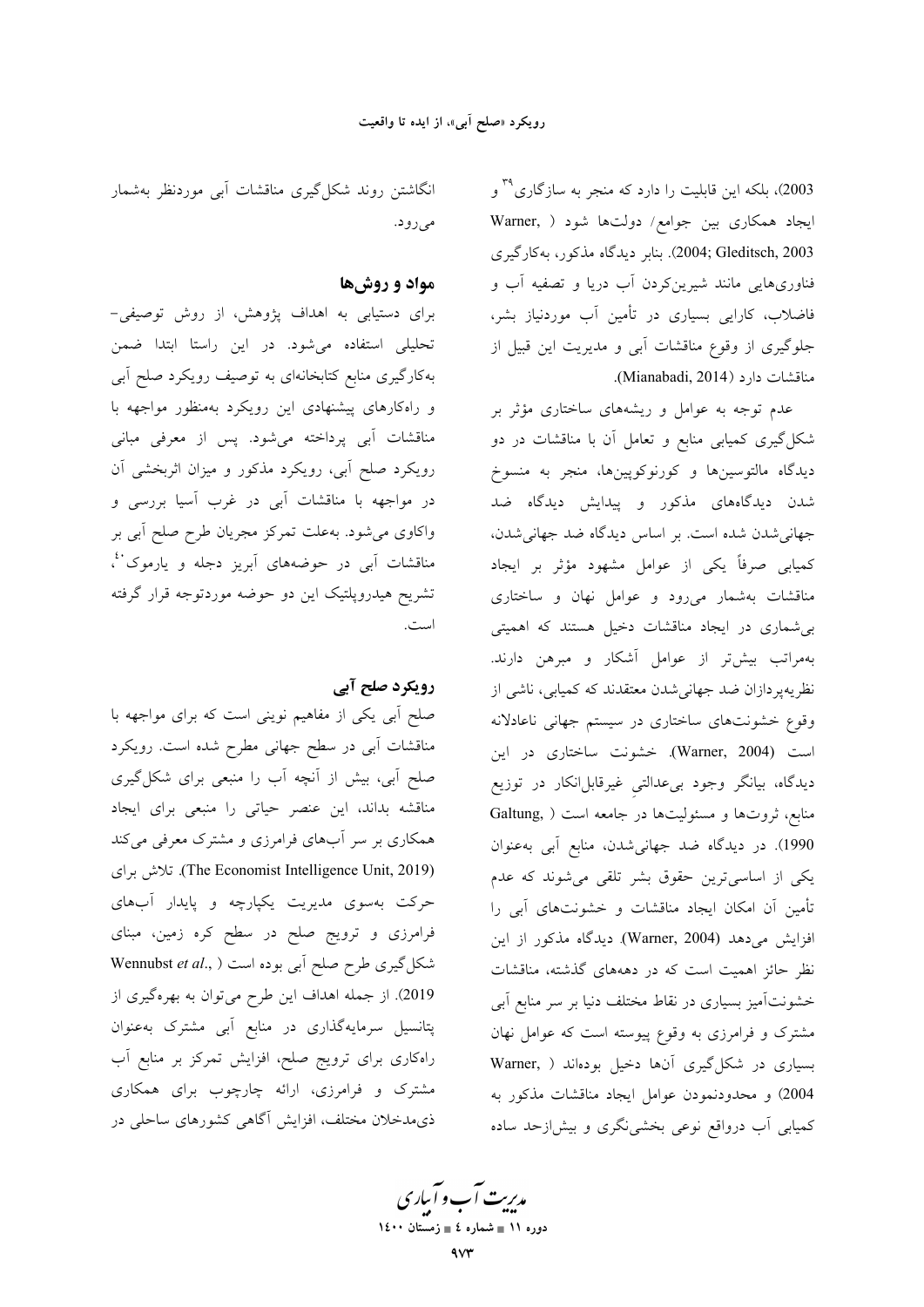حوضههای آبریز مشترک نسبت به اقدامات مدیریتی مناسب و ارائه ارزیابیهای جامع از سیاستهای آبی برای سیاستگذاران و پژوهش گران اشاره کرد ( The Economist Intelligence Unit, 2019). در ارائه راهكار برای مواجهه با مناقشات آبی در رویکرد صلح آبی، چهار بُعد شامل ابعاد مالی، فنی، سیاسی و دیپلماتیک در برقراری صلح در حوضههای آبریز مشترک و فرامرزی موردتوجه قرار میگیرند و سعی بر آن است تا ضمن مبنا قراردادن ابعاد مذکور، دولتها از تفکری بخشی و ملی بهسوی تفکر سیستمی و فرامرزی سوق داده شوند Wennubst et al., 2019; The Economist Intelligence) .(Unit, 2019).

ترویج فعالیتهای اقتصادی در حوضههای آبریز فرامرزی و سرمایهگذاری بخش خصوصی در مدیریت این قبیل از منابع آب، ضمن جلب رضایت تمامی کشورهای .<br>ساحلی طی فرایند مذاکرہ، مهمترین هدف رویکرد صلح آبی در مواجهه با مناقشات آبی و استقرار صلح در حوضههای آبریز بهشمار میرود. رویکرد مذکور بر این باور است که اگر آب بهعنوان گزینه مال<sub>ی</sub> مناسب برای سرمایهگذاری در نظر گرفته شود<sup>ائ</sup>، مدیریت منسجمتری در بخشهای مختلف سیستم اّبی شکل خواهد گرفت که بهتبع اّن، کمیت و کیفیت منابع آب فرامرزی به سطح مطلوبتری خواهند رسید و مدیریت منابع آبی مشترک، پایدارتر خواهد بود (Wennubst  $et al., 2019$ )

در بُعد فنی رویکرد صلح آبی، این موضوع موردتوجه قرار گرفته است که بهکارگیری فناوریهای جدید میتواند منجر به تولید منابع آب جایگزین و تسکین مناقشات آبی شود. ازاینرو، استفاده از فناوریهای نوین از جمله بازچرخانی آبهای غیرمتعارف، نمکزدایی آب دریاها، فناوریهای مدیریت نمکزدایی، مدیریت تقاضا از طریق آبیاری کارآمد، الگوهای کشت نوین، افزایش راندمان در

بخشهای کشاورزی، شهری و صنعتی و کاهش خسارتهای ناشی از انتقال، در بُعد فنی رویکرد مذکور و .<br>بهمنظور تسکین مناقشات اَبی در حوضههای اَبریز مشترک و فرامرزي مدنظر قرار گرفته است (Waslekar, 2011).

علاوه بر توجه به ابعاد مالی و فنی اثرگذار بر ایجاد مناقشات آبی، رویکرد صلح آبی با بهکارگیری ابزار دیپلماتیک در تلاش است تا فضایی را برای مشارکت رهبران سیاسی، مردم و رسانهها در راستای دستیابی به راهحلهای مشترک بهمنظور مدیریت پایدار منابع آب و ایجاد فرصتهای جدید برای تسکین مناقشات آبی طولانیمدت فراهم کند. ابزارهای دیپلماتیک از این منظر در رویکرد صلح آبی موردتوجه قرار گرفتهاند که در صورت تقويت روابط بين كشورهاي ساحلي، امكان عقد .<br>توافقنامههای دیپلماتیک گسترده و فراهمسازی زمینههای تعاملات ديپلماتيک متقابل تا حد زيادى ميسر خواهد شد .(The Economist Intelligence Unit, 2019)

درنهایت نیز ارتباط متقابل و پویای آب و مسائل سیاسی، منجر به توجه به ابعاد سیاسی و ضرورت مشارکت بازیگران و تصمیمگیرندگان سیاسی در مواجهه با مناقشات آبی ضمن بهکارگیری رویکرد صلح آبی شده است. بر این اساس در رویکرد مذکور، ارتباط امنیت آبی با امنیت سیاسی موردتوجه قرار گرفته است و سعی بر آن است تا ضمن واکاوی ارتباط مسائل آبی با طیف وسیعی از اهداف، منافع و مسائل سیاسی، بستری برای ارائه راهکارهای جامع و مؤثر در مواجهه با مناقشات آبی و مدیریت آنها فراهم شود ( The Economist (Intelligence Unit, 2019).

براساس توضیحات ارائهشده در بخشهای پیشین، .<br>تلاش برای اعمال تغییر در دیدگاههای موجود در خصوص منابع آب مشترک و فرامرزی و فراهم سازی فضای مشارکت برای سیاستمداران، ذیمدخلان حوضه و رسانهها از مزایای رویکرد صلح آبی بهشمار میروند، اما

مدبریت آب و آباری دوره ۱۱ ∎ شماره ٤ ∎ زمستان ۱٤۰۰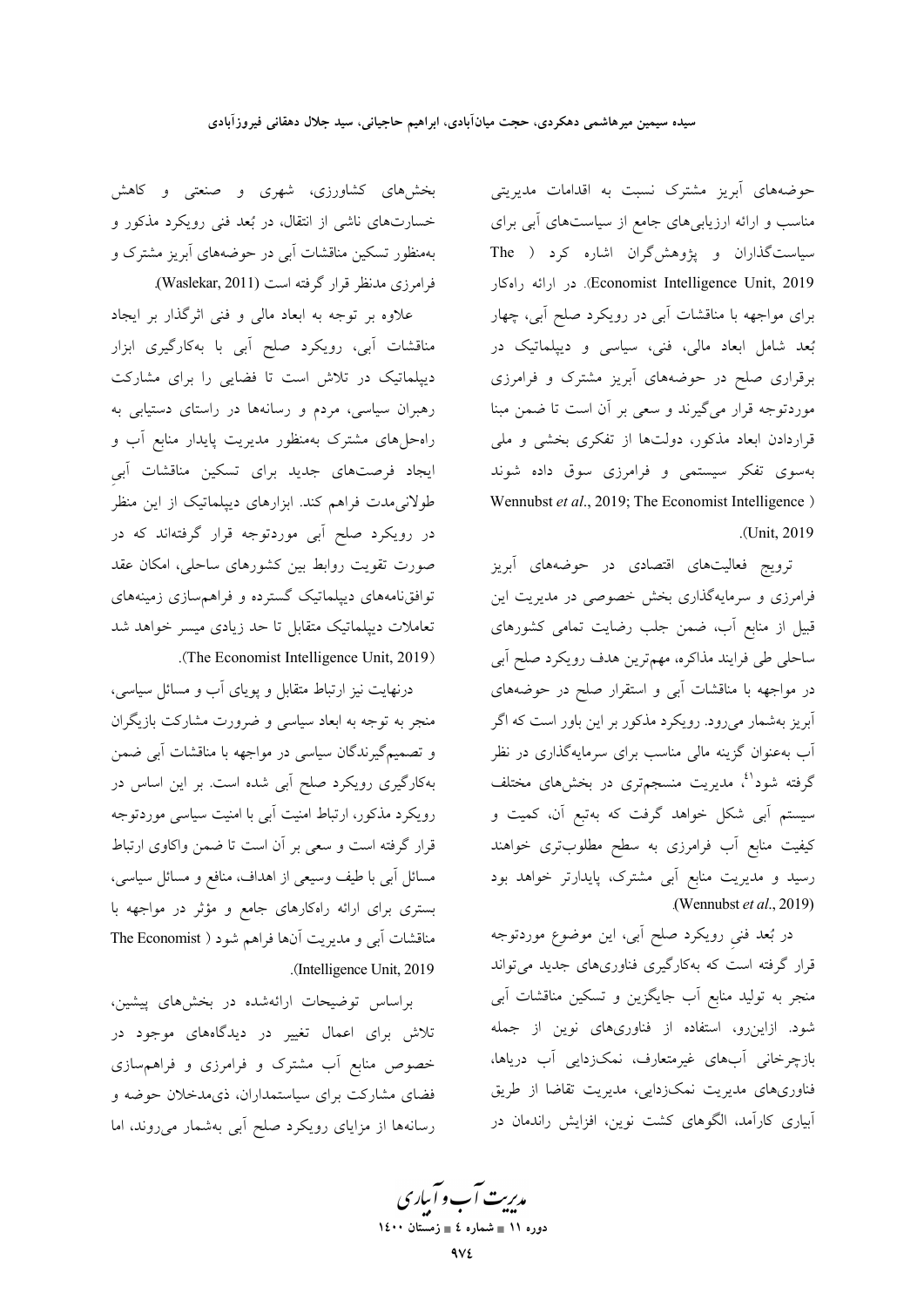تحلیل رویکرد مذکور حاکی از وجود شکافی جدی در مبانی آن است. طرح صلح آبی تا حد زیادی منطبق بر دیدگاه کورنوکوپینها پایهگذاری شده است. بر این اساس، می توان اینچنین استدلال کرد که سه فرضیه اساسی در شکل گیری رویکرد صلح آبی وجود داشته است؛ ١- كميابي آب، مهم ترين عامل اثرگذار بر ايجاد مناقشات آبی است؛ ۲–بهکارگیری فناوریهای نوین منجر به کاهش کمیابی فیزیکی آب و استفاده از پتانسیلهای بخش خصوصی نیز منجر به کاهش کمیابی اقتصادی آب میشود و ۳- کاهش کمیابی (فیزیکی و اقتصادی) آب، نقش اساسی در مواجهه کارآمد با مناقشات در حوضههای آبریز مشترک و فرامرزی ایفا میکند.

رویکرد صلح آبی در غرب آسیا

غرب اسیا یکی از مهمترین پایلوتهای منتخب برای ازمون فرضیهها و اجرای طرح صلح أبی است. طرح صلح أبی در غرب آسیا با مشارکت بازیگرانی از عراق، اردن، لبنان، ترکیه، ایران و سوریه و نظارت مؤسسه آب ترکیه<sup>٤٢ (</sup>SUEN) اجرا میشود. این طرح بر مبنای ارائه راهکارهایی بهمنظور تسهیل گردآوری و تبادل دادههای هیدرولوژیکی بین کشورهای ساحلی، ظرفیتسازی و اعتمادسازی متقابل، فراهمسازی بستر موردنیاز برای گفتگوی کشورهای ساحلی و اطمینان از مدیریت کارآمد منابع آب پایهگذاری شده است<sup>8</sup>\*. خروجیهای عام مورد انتظار در طرح مذکور نیز شامل تدوین و تأسیس ساختاری برای اجرای طرح صلح اَبی در منطقه، ارائه راهحلهای نوآورانه بهمنظور مدیریت پایدار منابع آب در غرب آسیا، بهرهگیری از ظرفیت رسانههای منطقه در راستای مدیریت پایدار منابع آب فرامرزی و به اشتراکگذاری دادهها و نظارت مشترک بر منابع آب فرامرزی است. علاوه بر موارد مذکور که بهصورت عام در طرح صلح أبي غرب أسيا موردتوجه قرار گرفتهاند، استفاده عادلانه و

پایدار از منابع آب در رودخانه یارموک و بهبود مدیریت منابع أب فرامرزي در رودخانه دجله از جمله اهداف خاص اين طرح هستند (Waslekar, 2011).

# رویکرد صلح آبی و مواجهه با مناقشات آبی در حوضه آبریز يارموك

رودخانه يارموك، مهمترين سرشاخه حوضه أبريز اردن است (Yorke, 2013) و در شمالیترین نقطه حوضه آبریز اردن واقع شده است. این رودخانه از سوریه سرچشمه میگیرد و مرز بین اردن، بخشهای خالی از سکنه در سوریه، ارتفاعات جولان (اشغالشده توسط رژیم صهیونیستی) و رژیم صهیونیستی را تشکیل میدهد. حوضه آبریز یارموک از ۲۷۰۰ متر بالاتر از سطح دریا در بلندیهای جولان تا ۲۰۰ متر زیر سطح دریا در محل تلاقی رودخانه یارموک با رودخانه اردن در چند کیلومتری دریاچه طبریه<sup>،،</sup> را در برمی گیرد (Rosenberg, 2006). بخش عمدهای از رودخانه یارموک پیش از پیوستن به بخش اصلی رودخانه اردن تغییر مسیر میدهد اما با این وجود، حدود ٤٠ درصد از منابع آب حوضه اردن از رودخانه یارموک تأمین می شود ( Colorado River Commision of Nevada, 2008). حوضه آبريز یارموک با مساحت ۷٬۳۸۷ کیلومترمربع، بین سه کشور سوریه (۸۰ درصد)، اردن (۱۹/۷ درصد) و رژیم صهیونیستی (۰/۳ درصد) مشترک است ( Swiss Agency for Development and Cooperation et al., 2017). وابستگی هر یک از کشورهای ساحلی واقع در حوضه آبریز یارموک به منابع آبی حوضه نیز غیرقابلانکار است ( Rosenberg,  $(2006)$ 

مدیریت منابع آبی در سوریه، بهعنوان کشور بالادست در حوضه آبریز یارموک، با چالشهای متعددی مواجه است (Mourad & Alshihabi, 2016). علتهاى گوناگونی بهمنظور چرایی وقوع چالشهای آبی در این

مدبریت آب و آباری دوره ۱۱ ∎ شماره ٤ ∎ زمستان ۱٤۰۰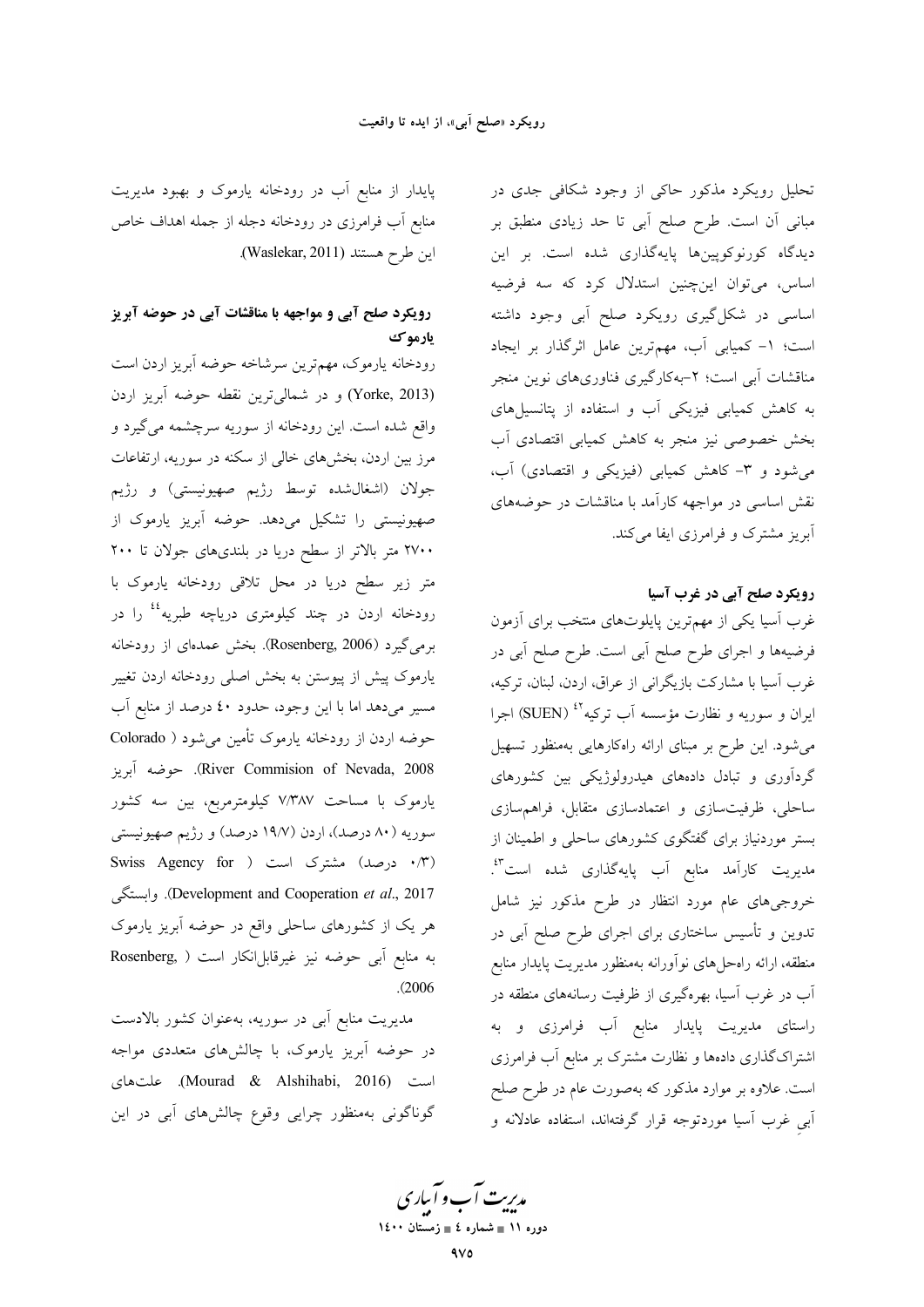کشور مطرح شده است که مسائل اقلیمی و نرخ بالای رشد جمعیت<sup>ه،</sup> را میٍتوان بهعنوان عوامل موردتوجه عمده پژوهش گران در این زمینه در نظر گرفت. جنگ داخلی و شرایط نابسامان اقتصادی– اجتماعی در سوریه نیز ارتباطی متقابل با مسائل آبی این کشور دارد. برخی از تحلیل گران استدلال کردهاند که با وجود تحمیل آسیبهای متعدد به منابع آبی در طول جنگ داخلی سوریه، عوامل مرتبط با خشکسال<sub>ی</sub> از جمله بروز مشکلاتی در کشاورزی، کمبود اَب<sup>31</sup> و سوء مدیریت منابع آب، نقش مهمی در زوال ساختارهای اجتماعی، تشدید خشونت و وقوع جنگ داخل<sub>ی</sub> سوریه داشتهاند<sup>8۷</sup> .(Gleick 2014)

اردن نیز از کشورهای ساحلی در حوضه آبریز یارموک است که کمیابی بالقوه منابع آب در آن<sup>۱۸</sup> منجر به پیدایش چالشهای اساسی در تأمین آب موردنیاز برای جمعیت روبهرشد و رفع ملزومات رشد اقتصادی در این کشور شده است. در راستای رفع چالشهای آبی مذکور، ساکنان کشور اردن، اقدام به برداشت بیش(زحد از منابع آب سطحی و زیرزمینی کردهاند. علاوه بر برداشتهای بی رویه، اثرات تغییر اقلیم، سوء مدیریت و ناپایداریهای منطقهای منجر به کاهش استانه آسیبپذیری سیستمهای اجتماعی، اقتصادی، سیاسی و نهادی اردن نسبت به واردشدن هرگونه خللی بر منابع آبی این کشور شده است (Yorke, 2013).

رژیم صهیونیستی بهعنوان یکی از کشورهای واقع در پاییندست حوضه آبریز یارموک، در زمره پرتنشترین کشورهای جهان از نظر منابع آبی قرار دارد. محدودیت منابع آب سطحی و زیرزمینی این کشور منجر به اعمال اصلاحات نهادی بهمنظور بهرهگیری از منابع آب جایگزین شده است. ازاین٫و، این رژیم بهمنظور تأمین آب موردنیاز برای اقتصاد روبهرشد خود و دستیابی به امنیت آبی، درصدد استفاده از فاضلاب تصفیهشده و

شیرینِسازی آب دریا در مقیاس کلان<sup>4۹</sup> برآمده است. علاوه بر این، راهکارهایی نظیر مدیریت تقاضا، تغذیه سفرههای آب زیرزمینی و اصلاحات حقوقی و نهادی را در حوزه سیاستگذاری آبی موردتوجه قرار داده است (Marin et al., 2017).

تغییرات هیدرولوژیکی، تغییر کاربری اراضی و عوامل متعدد اقتصادی و اجتماعی در حوضه آبریز یارموک، تغییرات سیاسی کشورها و ضرورت رفع اختلافهای آبی موجود بین کشورهای سوریه، اردن و رژیم صهیونیستی منجر به انعقاد توافق،امههای متعدد در مورد نحوه تخصیص آب رودخانه پارموک شده است. از جمله تصمیمهای تاریخی اتخاذشده در مورد نحوه تخصیص این رودخانه میتوان به اولین توافق نامه اردن سوریه در سال ۱۹۵۳، طرح جانسون<sup>۰۰</sup> ۱۹۵۲، دومین توافقiامه اردن- سوریه در سال ۱۹۸۷ و سومین توافقنامه اردن-سوریه در سال ۲۰۰۱ اشاره کرد (Rosenberg, 2006). جزئیات توافقنامهها، طرحها و پیمانهای مذکور در جدول (١) تشريح شده است.

با وجود توافقنامهها، طرحها و پیمانهای بررسی شده، اختلافهای متعددی در خصوص نحوه تخصیص منابع آب رودخانه بین کشورهای ساحلی در حوضه آبریز یارموک بهویژه دو کشور سوریه و اردن وجود دارد. بنا بر نتایج پژوهشهای صورتگرفته، ساخت سدهای مختلف و حفر چاههای متعدد در بالادست رودخانه یارموک<sup>۹</sup>، نقض حقوق اردن در توافقهای دوجانبه با سوریه (Yorke, 2013)، کاهش کیفیت و کمیت منابع آب، اختلاف بر سر حقوق آبی، رشد جمعیت (Rosenberg, 2006)، نقض مکرر معاهدات توسط سوريه، آسيبهاي زيست محيطي (Shami, 2014) و عدم تقارن قدرت کشورهای سوریه و اردن (Yorke, 2013) از جمله عوامل آشکاری هستند که منجر به شکل گیری مناقشات آبی بین دو کشور سوریه و اردن شده است<sup>01</sup>.

مدبریت آب و آباری دوره ۱۱ ∎ شماره ٤ ∎ زمستان ۱٤۰۰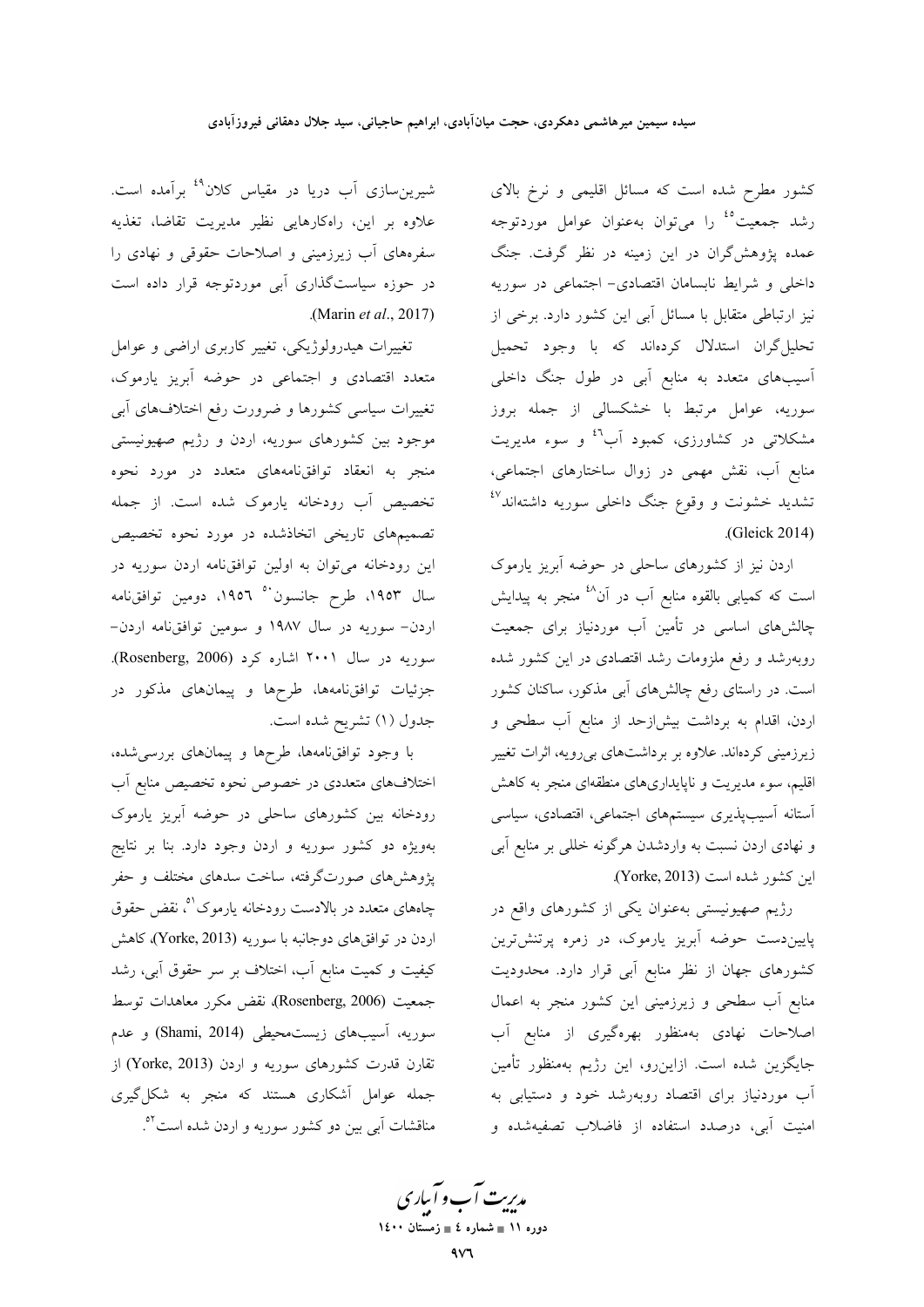| Provision                                                           | The 1 <sup>st</sup> agreement of Jordan-Syria<br>(1953)                                                                                                                                                                                                                                      | Johnston plan (1956)                                                                                                                                                                       | The 2 <sup>nd</sup> agreement of Jordan-<br>Syria (1987)                                                                                                 | The 3 <sup>nd</sup> agreement of Jordan-<br>Syria (2001)                                                                                                                                                                            |
|---------------------------------------------------------------------|----------------------------------------------------------------------------------------------------------------------------------------------------------------------------------------------------------------------------------------------------------------------------------------------|--------------------------------------------------------------------------------------------------------------------------------------------------------------------------------------------|----------------------------------------------------------------------------------------------------------------------------------------------------------|-------------------------------------------------------------------------------------------------------------------------------------------------------------------------------------------------------------------------------------|
| • Absolute allocation                                               | $\bullet$ Jordan: 300 Mm3/yr<br>• Syria: Unspecified volume, and Syria<br>retains right to use all springs within its<br>territory with the exception of water<br>welling up above dam below the 250-m<br>level                                                                              | • Jordan: $470 \text{ Mm}^3/\text{yr}$<br>• Syria: $90 \text{ Mm}^3/\text{yr}$                                                                                                             | • Jordan: $170 \text{ Mm}^3/\text{yr}$<br>• Syria: $146.14 \text{ Mm}^3/\text{yr}$ and<br>Syria has the right to use all the<br>springs in its territory | • Jordan: $170 \text{ Mm}^3/\text{yr}$<br>· Syria:<br>Uncertain volume (Syria has<br>the right to use all springs in its<br>territory and to extract water<br>from wells with a depth of<br>more than 250 meters above<br>the dam). |
| • Local Projects                                                    | • Syria: No Project<br>• Jordan: No project                                                                                                                                                                                                                                                  | • Syria: No project<br>Abdulla<br>• Jordan:<br>King<br>Adanal and Adaseya<br>· diversion                                                                                                   | $\bullet$ Syria: 25 dams<br>• Jordan: No project                                                                                                         | • Syria: 27 dams<br>• Jordan: No project                                                                                                                                                                                            |
| • Joint projects at<br>Maqqarin<br>(A <sup>1</sup> )<br>Wahdeh Dam) | • Dam with a capacity of 300 Mm3<br>• Hydropower station with these<br>conditions: 75% for Syria and 25% for<br>Jordan. Syria has the right to use 3,000<br>kilowatts between April and mid-<br>October, and the right to buy up to<br>5,000 kilowatts of surplus electricity<br>from Jordan | • Dam with a height of 126<br>meters and a capacity of 300<br>Mm <sub>3</sub><br>• Hydropower station with a<br>production capacity of 150<br>million kilowatts of electricity<br>per year | • Construction of a dam with<br>a length of 100 meters<br>· Hydraulic station, electricity<br>distribution as follows: 75%<br>Syria and 25% Jordan       | • Construction of a dam with<br>a length of 86 meters<br>• Delaying<br>hydropower<br>generation<br>• Delaying the relocation of<br>the Hejaz railway until an<br>agreement is reached with<br>Israel over the Golan Heights         |
| · Joint projects at<br>Mukhaba                                      | $\bullet$ Dam                                                                                                                                                                                                                                                                                |                                                                                                                                                                                            | • No project                                                                                                                                             | • No project                                                                                                                                                                                                                        |
| · Joint projects at<br>Adaseya                                      | • Dam and hydropower station                                                                                                                                                                                                                                                                 |                                                                                                                                                                                            | $\bullet$ No project                                                                                                                                     | • No project                                                                                                                                                                                                                        |
| $\bullet$ Costs<br>borne<br>by<br>Jordan                            | $\bullet$ 100% design<br>• 95% construction and maintenance<br>• Funding 80% of workers                                                                                                                                                                                                      |                                                                                                                                                                                            | $\bullet$ 100% project costs<br>· Compensation for Syrian<br>damages for water rights                                                                    | • 100% of the cost of all<br>projects, payment of \$ 8<br>million to Syrian farmers                                                                                                                                                 |
| • Costs borne by<br>· Syria                                         | • 5% participation in construction and<br>maintenance processes<br>funding 20% of workers<br>٠                                                                                                                                                                                               |                                                                                                                                                                                            | • 100% of costs for the<br>relocation of the Hejaz railway                                                                                               | • No need to pay                                                                                                                                                                                                                    |
| • Implementation<br>and enforcement                                 | • Binding three person arbitration panel                                                                                                                                                                                                                                                     | • Never ratified                                                                                                                                                                           | • Forming a joint committee                                                                                                                              | • Not specified                                                                                                                                                                                                                     |

**Table 1. Details of Historical Decisions on Water Allocation in the Yarmouk River Basin (Rosenberg, 2006)** 

شده بهمنظور كاهش اختلافهاى موجود بين كشورهاى اردن و سوریه بهره گرفته شود (Waslekar, 2011).

شاید تا پیش از سال ۲۰۱۱ میلادی بتوان گسترش طرحهای کشاورزی در بخشهای مختلف سوریه را بهعنوان مهم,ترین علت مشهود اثرگذار بر روابط و تعاملات ابی دو کشور اردن و سوریه تلقی کرد، اما با شروع جنگ داخلی سوریه، فعالیتهای کشاورزی در بخشهای مختلف آن از بین رفته است و تمرکز بر بخش کشاورزی بهمنظور مواجهه با مناقشات اب<sub>ی</sub> اردن و سوریه حتی در قالب عاملی اشکار هم کارایی نخواهد داشت. دولت سوریه پیش از سال ۲۰۱۱، با استفاده از منابع ابی رودخانه یارموک، طرحهای کشاورزی گستردمای را در جنوب کشور سوریه گسترش داد. در چنین شرایطی، ادعای اثرگذاری بخش کشاورزی سوریه بر مناقشات ابی

'ثرگذاری ویژه منابع اب بر اسیبپذیری سیستمهای جتماعی و اقتصادی در حوضه آبریز یارموک ,Drake) .<br>(1997 و وجود اختلافهای قابلتوجه بر سر نحوه نخصیص منابع اب این رودخانه موجب شده است تا خشی از تمرکز مجریان طرح صلح ابی در منطقه غرب آسیا به تسکین اختلافهای آب<sub>ی</sub> موجود بین کشورهای ردن و سوريه معطوف شود. نتايج مطالعات اوليه انجام شده در طرح، حاکی از آن بوده است که بهرهبرداری ز منابع اب شیرین رودخانه یارموک برای اهداف ابیاری و کشاورزی بهعنوان مهم;ترین عامل اثرگذار بر بروز اختلاف یین کشورهای اردن و سوریه محسوب میشود. بر این ساس، طبق نتایج طرح صلح ابی پیشنهاد شده است تا از اقداماتی مانند قیمتگذاری آب، واردات آب مجازی، آبیاری قطرهای، تغییر الگوی کاشت و استفاده از فاضلاب تصفیه-

مد*ریت آ*ب و آباری

**11 × 11 می** شماره ٤ ∎ زمستان ۱٤۰۰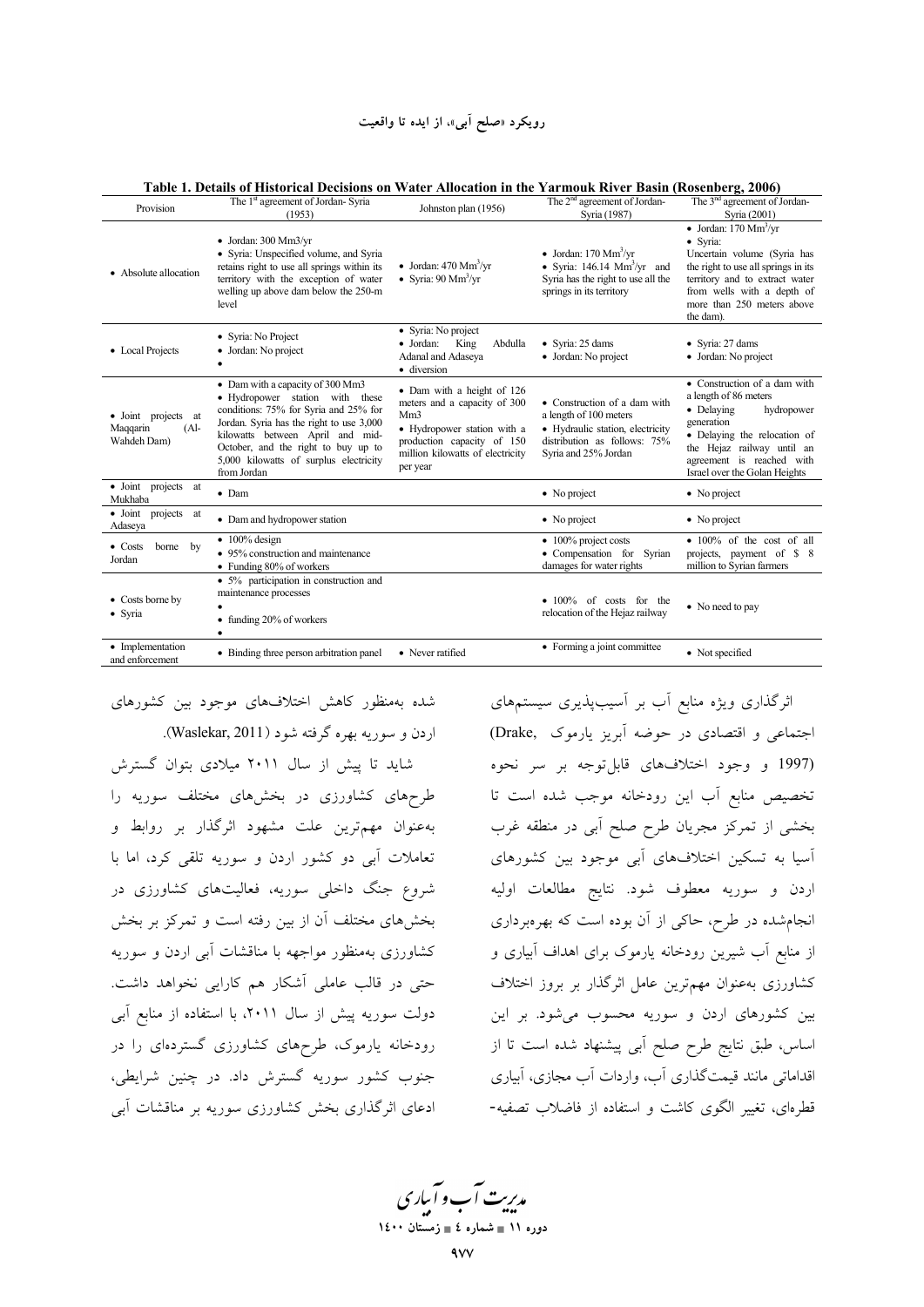دو کشور، بهعنوان عاملی آشکار منطقی بوده است، اما بررسی علت گسترش طرحهای کشاورزی در سوریه بیانگر تلاش دولت سوریه برای ایجاد اشتغال (بهویژه در جنوب کشور) و جلوگیری از اعتراضها و شورشهای احتمالی ساکنان این منطقه بوده است. بر این اساس، راهکارهای پیشنهادی طرح صلح أبی (قیمتگذاری أب، واردات اَب مجازی، اَبیاری قطرهای، تغییر الگوی کاشت و استفاده از فاضلاب تصفیهشده) بههیچهخنوان منجر به تسکین مناقشات آب*ی* دو کشور اردن و سوریه نم*ی*شوند و مواجهه با مناقشات آبی دو کشور مذکور، در وهله اول مستلزم بازنگری در سیاستهای داخلی سوریه است.

پژوهش گران معتقدند که جنگ داخلی سوریه، علاوه بر اثرات غیرقابل|نکار بر منابع آب این کشور، کمیت و کیفیت منابع اّبی اردن را هم تحت تأثیر قرار داده است. مهاجرت تعداد زیادی از سوریها به کشور اردن، افزایش تقاضای منابع آب، برداشتهای بیرویه از منابع آب زیرزمینی و شوری این منابع نیز بهعنوان بدیهیترین علت این مدعا مطرح شده است. علاوه بر این، نتایج پژوهشها حاکی از آن است که عدم آشنایی با فرهنگ صرفهجویی آب بهعنوان یکی از جنبههای غالب در فرهنگ اردن منجر به هدر رفت آب از سوی مهاجران سوری شده است و شکاف عظیمی را در عرضه و تقاضای منابع آب در کشور اردن ایجاد کرده The Global Partnership for the Prevention of ) است .(Armed Conflict (GPPAC) et al., 2013

# رویکرد صلح آبی و مواجهه با مناقشات آبی در حوضه آبریز دجله

دجله، رودخانهای فرامرزی و مشترک بین کشورهای عراق، ایران، ترکیه و سوریه است. رودخانه دجله با حدود ۱۸۵۰ كيلومتر طول (Mianabadi et al., 2015) از كوه-های شرقی ترکیه سرچشمه میگیرد و در جهت جنوب

شرق جاری میشود. این رودخانه ضمن تشکیل بخشی از مرز سوریه و ترکیه، وارد عراق میشود و پس از پیوستن به رودخانه فرات و تشکیل شطالعرب به خلیجفارس می ریز د (Mokhtari Hashi & Ghaderi Hajat, 2008). ٥٨ درصد از مساحت رودخانه دجله در عراق، ٢٩/٦ درصد آن در جمهوری اسلامی ایران، ۲۱/۲ درصد از مساحت این رودخانه در ترکیه و ۰/۲ درصد از آن در سوريه واقع شده است (Al-Ansari et al., 2018).

بیش از ۹۰ درصد از منابع آب سطحی کشور عراق (بهعنوان کشوری که بیشترین مساحت حوضه آبریز دجله در آن واقع شده است)، از کشورهای همسایه تأمین می شود "° (Satari, 2017). کشور عراق بهعلت وجود چالشهای داخلی و خارجی متعدد، در حال حاضر با کمبود آب قابل توجهی مواجه شده است و از فقیرترین کشورهای منطقه غرب آسیا از نظر منابع آبی بهشمار میرود (Satari, 2017). مسائل و چالشهای هیدروپلتیکی در کشور عراق بسیار فراتر از نگرانی عمومی یا سیاستی است و ضمن اثرگذاری بر امنیت غذایی، آلودگی منابع آبی، از بین رفتن آبزیان<sup>06</sup> و در پی داشتن هزینههای سنگین اقتصادی به تهدیدی بزرگ برای امنیت ملی این كشور تبديل شده است. تغيير اقليم، قوانين توسعه بینالمللی و پروژههای سدسازی ترکیه از جمله عوامل خارجی و سوء مدیریت، ناپایداری سیاسی، تناقض در سیاستهای آبی و چارچوبهای قانونی ناکافی از عوامل داخلی اثرگذار بر چالشهای هیدروپلیتیکی در کشور عراق هستند (Al-Muqdadi et al., 2016).

ترکیه یکی دیگر از کشورهای ساحلی در حوضه آبریز فرامرزی دجله است که از غنی ترین کشورهای مدیترانهای از نظر منابع آبی محسوب میشود (Bayrem et al., 2014). این کشور بهوسیله دریای مدیترانه در جنوب، دریای اژه در غرب و دریای سیاه در شمال احاطه شده است

مدبریت آب و آباری دوره ۱۱ ∎ شماره ٤ ∎ زمستان ۱٤۰۰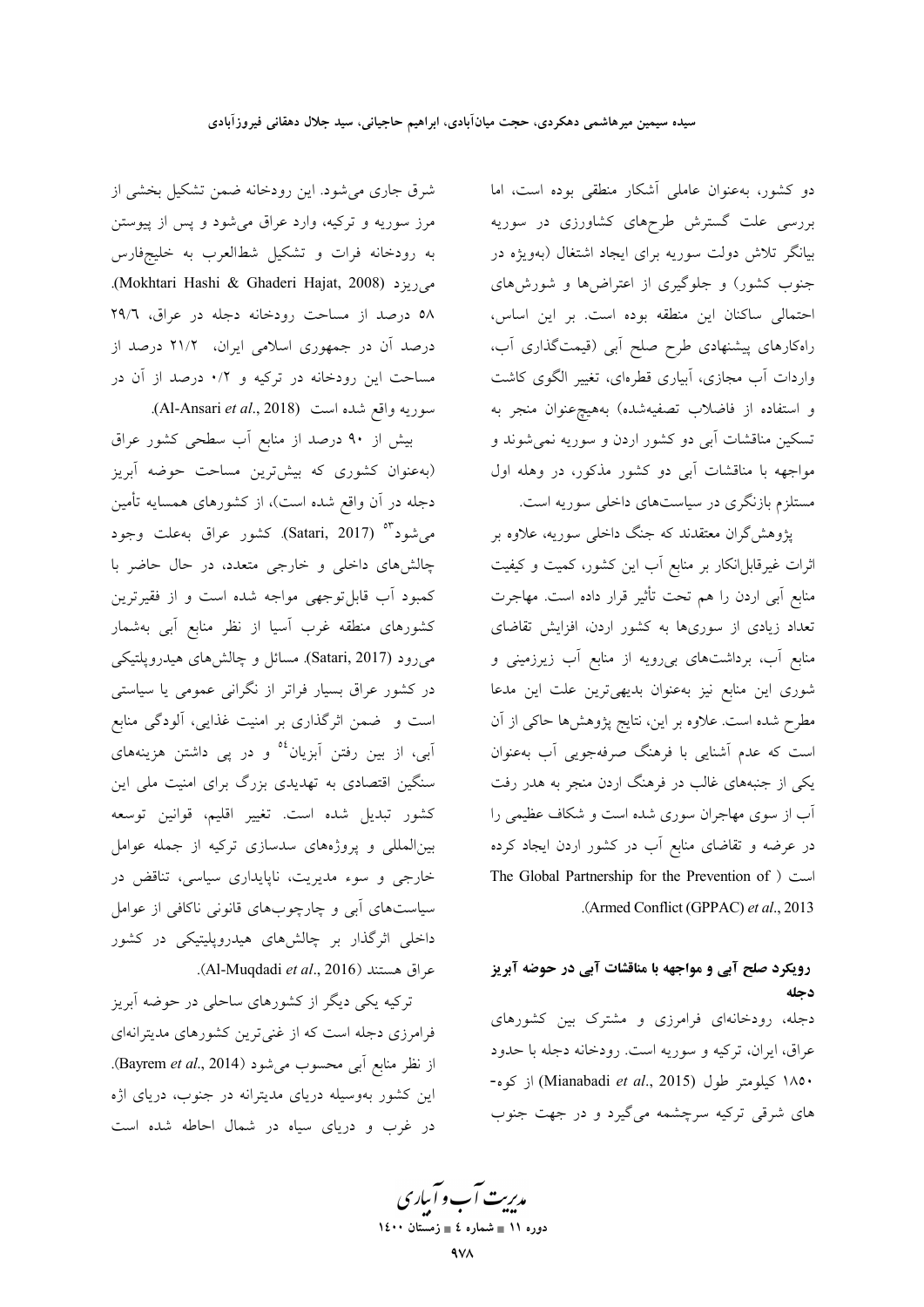(İlhan, 2009). وجود منابع أب فرامرزي متعدد در اطراف تركيه<sup>00</sup> منجر شده است تا تأمين حدود ٤٠ درصد از پتانسیل ناخالص آب سطحی این کشور متکی به منابع فرامرزی باشد<sup>۵</sup>° (Harmancioglu, 2020). با وجود منابع آبی غنی در ترکیه، افزایش تقاضا منجر به تهدید منابع موجود در آن شده است. رشد سریع جمعیت، رشد اقتصاد، افزایش سطح زندگی، صنعتی شدن و مهاجرت از روستاها به شهرها، تقاضای آب را در کشور ترکیه به میزان قابل توجهی افزایش داده است. دولت ترکیه برای پاسخگویی به این تقاضا، اقدام به ساخت سدها، نیروگاههای برقابی و پروژههای آبیاری متعدد در سراسر كشور كرده است (Bayrem et al., 2014).

فروپاشی امپراتوری عثمانی در دهه ۱۹۲۰ میلادی و استقلال کشورهای عراق، سوریه و ترکیه، زمینه را برای ایجاد اختلافها و مناقشات أبی بین سه کشور مذکور مهیا كرد (Al-Muqdadi et al., 2016). اهميت استراتژيك رودخانههای دجله و فرات، افزایش تقاضای منابع آب و رونقگرفتن پروژههای توسعه منابع آب در کشورهای ذینفع نیز منجر به افزایش تنش در روابط و مناسبات آبی سه کشور شده است (Satari, 2017). بهدلیل آنکه درصد ناچیزی از مساحت حوضه آبریز دجله در کشور سوریه واقع شده است و عمده مناقشات أبي در اين حوضه، بين كشورهاي عراق و ترکیه است، پژوهش حاضر نیز بر واکاوی مناسبات آبی دو کشور عراق و ترکیه متمرکز می شود.

کشور عراق، دولت ترکیه را به پیروی از سیاستهای آبی نهان، محدود کردن منابع آبی کشورهای ساحلی پاییندست، محور قراردادن منابع آب بهمنظور ایجاد وابستگی سیاسی کشورهای پایین دست به ترکیه و احیای امپراتوری عثمانی محکوم میکند، اما ترکیه شکایتهای عراق را بي اساس تلقى مى كند و اقدامات خود را در حوضه

آبریز فرامرزی دجله (و فرات) با استدلالهای مختلف توجیه میکند. بخشی از علل مطرح از سوی دولت ترکیه در خصوص اقدامات صورتگرفته در حوضه دجله به این : (Al-Muqdadi et al., 2016)

۱- حدود ۵۰ درصد از رودخانه دجله از ترکیه سرچشمه میگیرند، بنابراین دولت ترکیه حق دارد جریان این رودخانه را کنترل کند.

۲– کشورهای پاییندست، مدیریت ضعیفی در منابع آب دارند. بیشتر آب شیرین در این کشورها هدر میرود. این کشورها میتوانند با استفاده از سدهای ساختهشده در ترکیه، سیلاب را کنترل کنند و مانع از هدررفت اّب شوند.

۳- ترکیه از سدها برای توسعه جامعه، تولید برق و مدیریت تغییرات جمعیتی استفاده میکند. این کشور قصد .<br>ندارد از سدها برای اهداف سیاسی استفاده کند و از این منظر، بههیچرعنوان تهدیدی برای کشورهای پاییندست بەشمار نمىرود.

درهم تنیدگی سیستمها و زیرسیستمهای مختلف در حوضه آبریز فرامرزی دجله منجر شده است تا علت شکل گیری مسائل آبی در این منطقه بسیار فراتر از کمیت و کیفیت منابع آب و مصادیق اَشکار عنوان شده باشد، اما در اکثر مطالعات صرفاً به واکاوی جنبههای فنی و اقتصادی طرحهای مختلف در این حوضه اکتفا شده است (İlhan, 2009) کلیدیترین پیشنهادهای مطرح در نشست صلح آبی در غرب آسیا<sup>۵۷</sup> در راستای بهبود روابط دو کشور ترکیه و عراق و حرکت بهسوی همکاری بر سر رودخانه دجله نيز شامل لزوم ايجاد ايستگاه سنجش داده توسط هر یک از کشورهای ساحل<sub>ی</sub> در مرز هیدرولوژیکی خود در راستای تبادل دادههای رودخانه دجله، تهیه و تبادل دادهها بر اساس استاندارهای جهانی و مدنظر قرار

مدبریت آب و آبیاری دوره ۱۱ ∎ شماره ٤ ∎ زمستان ۱٤۰۰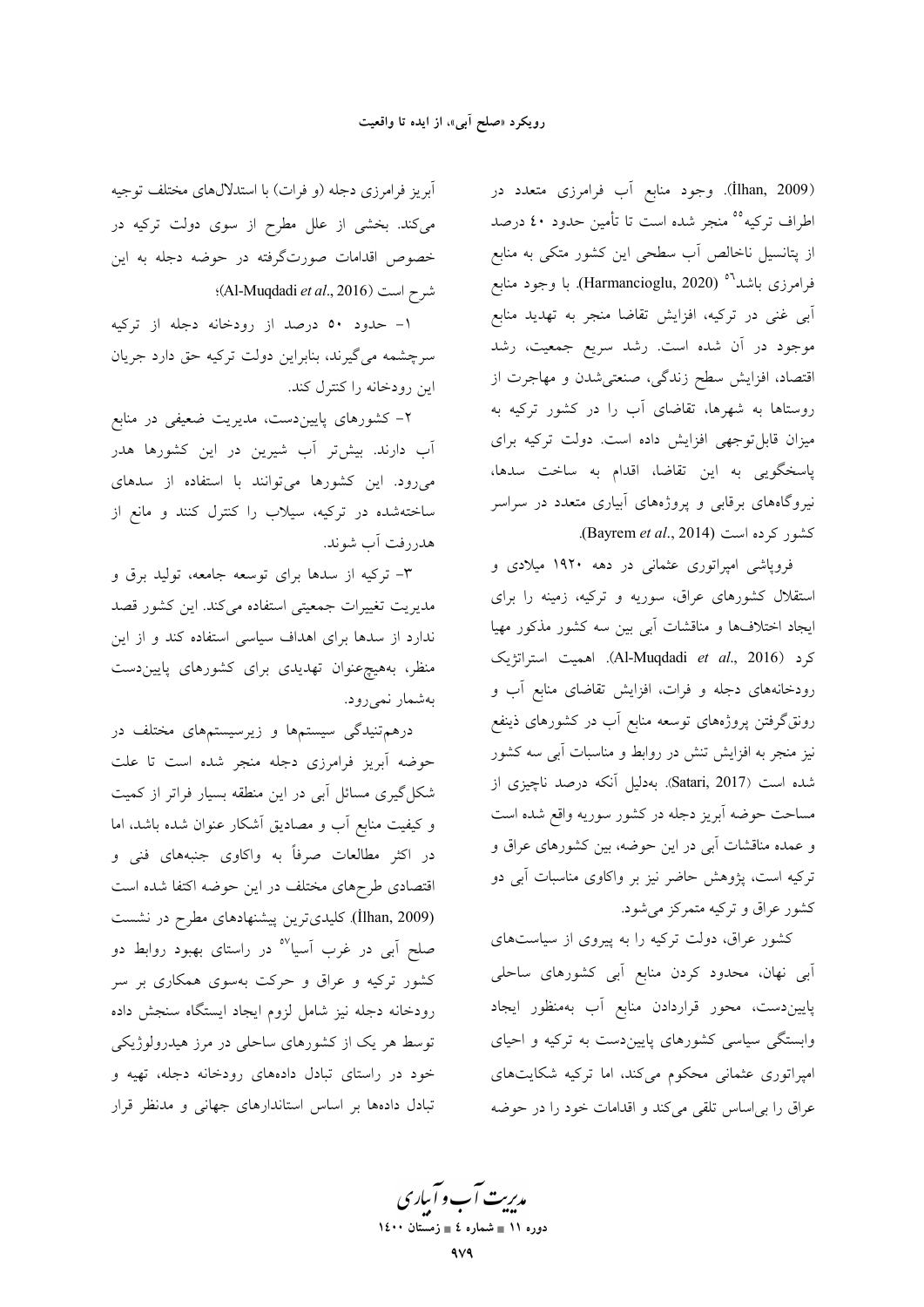دادن پارامترهای کیفی (علاوه بر پارامترهای کمی) در اندازهگیریها بوده است (Vishwanath et al., 2015).

انکار جریانهای علی- معلولی مؤثر بر شکل گیری مناقشات و تلاشهای تقلیلگرایانه برای مواجهه با آنها منجر به شکست در مواجهه با مناقشه می شود ( Galtung, 1969). تاریخ درهم تنیده روابط بینالدولی کشورهای ترکیه و عراق میتواند بهطور بالقوه دربرگیرنده عوامل اجتماعی، اقتصادی و سیاسی متعددی باشد که منجر به پیدایش جنبههای نهان متعدد در مناقشات آبی این دو کشور شده باشند. عواملی نظیر بیاعتمادی سیاسی (Mianabadi & Amini, 2019)، بى اعتمادى تاريخى، اختلافهای هویتی از جمله اختلاف در ایدئولوژی، تناقض هویتهای عرب و ترک و تلاش دولت ترکیه برای از بینبردن هویت کُرد را میتوان از جمله محرکهای پنهان مؤثر در شکلگیری مناقشات آبی کشورهای ساحلی در حوضه آبریز فرامرزی دجله تلقی كرد (Kalpakian, 2000). اثر گذارى مجموعهاى از عوامل آشکار و پنهان بر مناقشات آبی دو کشور عراق و ترکیه در حوضه آبریز فرامرزی دجله منجر به لزوم توجه به درهم تنیدگیهای حاکم بر مناقشات مذکور و عدم اکتفای صِرف بر کمیت فیزیکی منابع آب بهعنوان ریشه ایجاد مناقشات و همچنین عدم کارایی تبادل اطلاعات کمی و کیفی رودخانه بهعنوان راهکاری برای تسکین مناقشات مذکور شده است.

# نتيجه گيري

آب، جایگاه ویژهای در زندگی بشر دارد. اختلاف بر سر منابع آبی مشترک و فرامرزی می تواند باعث ایجاد تنش و شکل گیری مناقشه در سطوح و مقیاسهای مختلف اعم از محلي، ملي و بينالمللي شود. در قرن اخير به دلايلي مانند میل شدید به توسعهیافتگی سریع و حکمرانی نامطلوب،

مناقشات آبی در بسیاری از نقاط جهان و از جمله غرب آسیا افزایش یافته است. عدم توجه به درهم تنیدگیهای حاکم بر مناقشات آبی باعث شده است تا بسیاری از راهکارهای ارائهشده برای تسکین مناقشات آبی کارآمد نباشند و مواجهه با این قبیل از مناقشات در سطح جهان مستلزم ارائه راهکارهای مؤثرتری باشد. صلح آبی، یکی از رویکردهای نوینی است که در سالهای اخیر توسط آژانس توسعه و همکاری سوئیس بنیانگذاری و ارائه شده است و برای مواجهه با مناقشات آبی در نقاط مختلف دنیا و بهویژه در غرب آسیا به سیاستمداران پیشنهاد شده است.

در این رویکرد، کمپابی آب بهعنوان مهمترین عامل در ايجاد مناقشات آبي موردتوجه قرار گرفته است. کمیابی آب، یکی از عواملی است که نقش مهمی در افزایش خشونت و شکلگیری مناقشات دارد اما اغلب، عوامل نهان بی شماری در ایجاد مناقشات آبی دخیل هستند که اهمیتی بهمراتب بیش از عوامل مشهود نظیر کمیابی آب دارند که از جمله آنها می توان به عدم وجود ساختار حکمرانی خوب، نبود سازوکارهای مدیریت توأمان حوضه، عدم اطمینان کشورهای ساحلی به یکدیگر و استفاده از آب برای کسب منافع سیاسی و قدرت اشاره کرد. بررسی مناقشات آبی حاکی از آن است که در اکثر موارد، دلیل شکلگیری این قبیل از مناقشات، فراتر از اختلاف صِرف بر سر کمیت یا کیفیت منبع موردنظر یا مسائل اقتصادی بوده است و از تناقض دیدگاهها، ارزشها، فرهنگها، هنجارها، مفاهیم و بسترها در سطوح و مقیاس۵ای مختلف سرچشمه گرفتهاند. ازاین٫و، مواجهه صحیح با مناقشات آبی، مستلزم توجه به درهم تنیدگیهای حاکم بر مناقشه و توجه ویژه به عوامل نهان اثرگذار بر ایجاد مناقشه است. بدیهی است که اکتفا نمودن به عوامل ظاهری مؤثر بر مناقشه مانند کمیابی آب، خطای فاحشی در مواجهه با مناقشه است و بههیچ عنوان منجر به

مدبریت آب و آباری ۔<br>دورہ ۱۱ ∎ شمارہ ٤ ∎ زمستان ۱٤۰۰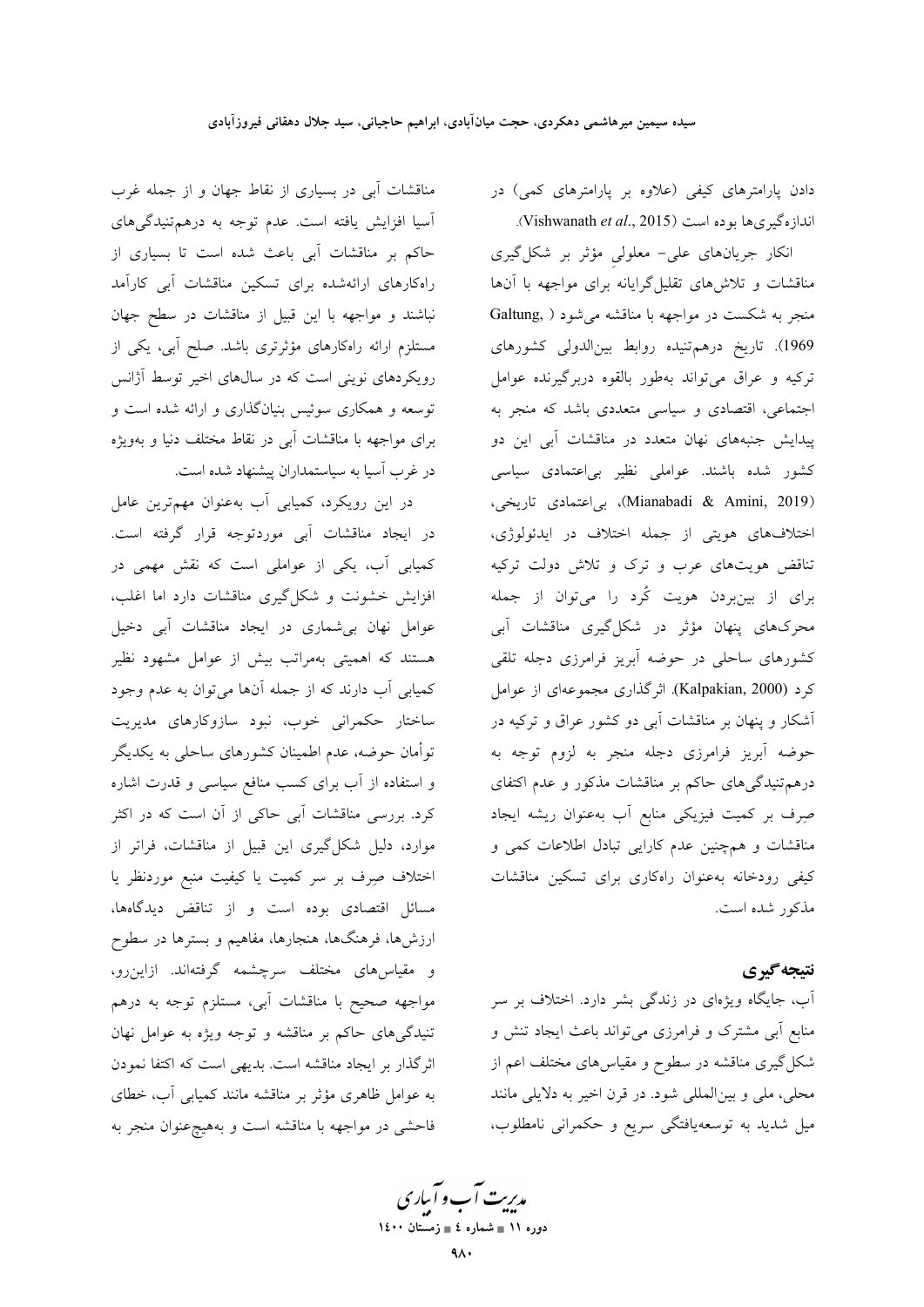استقرار صلح در حوضههای آبریز مشترک و فرامرزی نخواهد شد.

غرب اسیا یکی از مناطقی است که مناقشات آبی متعددی در آن رخ داده یا در حال وقوع است. در برخی از موارد، مناقشات در این منطقه به حد نهایی خود یعنی مناقشات خشونتآمیز مبدل شدهاند و انواع خشونت در حوضههای آبریز به وقوع پیوسته است. از طرفی بسیاری از راهکارها و سیاستهای ارائهشده در راستای مواجهه با مناقشات آبی در این منطقه با شکست روبرو شدهاند و این موضوع منجر به ارائه روشها و رویکردهای نوین در راستای مواجهه با مناقشات آبی در منطقه غرب آسیا شده است. نکته قابلتوجه و تأمل در رویکردهای پیشین ارائهشده برای مواجهه با مناقشات آبی، از جمله مناقشات ابی در غرب اسیا ان است که اکثر راهحلهای ارائهشده برای مناقشه تنها با محوریت مسائل اقتصادی و کمیابی ۔<br>اَب شکل گرفتهاند و به بررسی ابعاد اجتماعی، ساختاری و سیاسی مسأله نیرداختهاند.

واکاوی مبانی رویکرد صلح آبی در منطقه غرب آسیا، خروجىهاى موردانتظار طرح و راهكارهاى ارائهشده بهمنظور تسکین مناقشات آبی در رودخانههای دجله و یارموک، بیانگر محدودکردن علل مناقشات آبی غرب آسیا به عوامل آشکار، مبنا قراردادن مسائل فنی در ارائه راهکارها و بهطورکلی بخشی نگری رویکرد مذکور است. راهکارهای ارائهشده بهمنظور تسكين مناقشات آبى موجود بين کشورهای ترکیه و عراق بر سر رودخانه دجله صرفاً بر تبادل اطلاعات متمرکز هستند و راهکارهای مطرح برای کاهش اختلافهای آبی بین کشورهای اردن و سوریه نیز معطوف به کاهش آب مصرفی در بخش کشاورزی هستند. بدیهی است که چنین دیدگاهی منجر به سوء تفسیر علل شکل گیری مناقشات و ارائه راهکارهای ناکارآمد بهمنظور مواجهه با آنها خواهد شد. بهعلت وجود چنین شکافهایی

می توان اذعان داشت که رویکرد صلح آبی در میان/ بلندمدت قادر به مدیریت کارآمد مناقشات آبی در منطقه غرب آسیا نخواهد بود و در بهترین حالت، منجر به تسکین موقت .<br>مناقشات و نه مواجهه اثربخش با آنها خواهد شد. درمجموع پیشنهادهای موردنظر پژوهش بهمنظور افزایش کارآمدی در مواجهه با مناقشات آبی و بهکارگیری رویکرد صلح آبی برای مواجهه با مناقشات آبی در منطقه غرب آسیا به این صورت قابل ارائه است:

۱. اولین و مهمترین گام در مواجهه با مناقشات (بهصورت عام) و مناقشات آبی (بهصورت خاص)، .<br>شناسایی علل اثرگذار بر شکلگیری مناقشه موردنظر است. در ریشهپابی عوامل مؤثر در ایجاد مناقشات آبی، عوامل نهان و غیرمستقیم، اهمیتی بهمراتب فراتر از عوامل مشهود و مستقیم دارند. این در حالی است که در بسیاری از پژوهشها و طرحها، صرفاً بر عوامل شهودی مانند کمیت و کیفیت منابع اَب بهعنوان مهمترین علل اثرگذار بر شکل گیری مناقشات آبی تمرکز می شود.

۲. در صورت تقلیل گرایی در تبیین علل اثرگذار بر مناقشات آبی به عوامل مشهودی مانند تخصیص و تسهیم منابع أب (کمی و کیفی)، صرفاً بر راهکارهای مهندسی یا اقتصادی بهمنظور مواجهه با مناقشات آبی تمرکز می شود و بسیاری از عوامل نهان اثرگذار بر ایجاد اختلاف و مناقشه مغفول میماند. این موضوع نقش بسزایی در ناکارآمدی راهکارها و سیاستهای پیشنهادی برای مواجهه با مناقشات آبی در مقیاس های مختلف دارد.

۳. رویکرد صلح آبی، یکی از رویکردهای نوین ارائهشده بهمنظور مواجهه با مناقشات آبی است. با وجود تلاشرهای صورتگرفته بهمنظور تبدیل پتانسیل مخرب مناقشه به همکاری در این رویکرد، وجود نقدهایی مانند محدودکردن علل شکل گیری مناقشات آبی به کمیابی آب و ارائه راهکارهایی جهت رفع چالشهای ظاهری اثرگذار

مدیریت آب و آبیاری دوره ۱۱ ∎ شماره ٤ ∎ زمستان ۱٤۰۰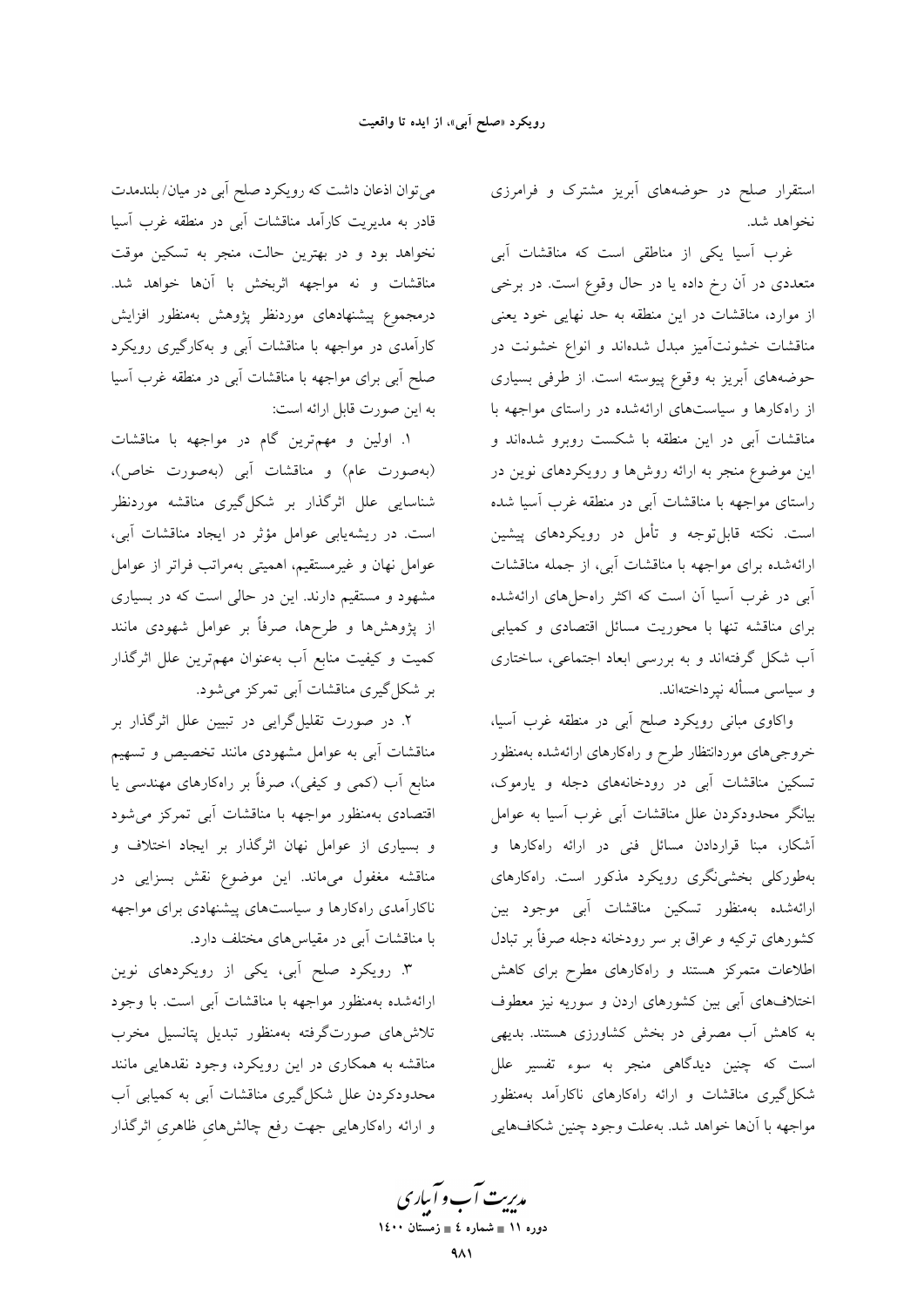10. Al-Hamzat

- 11. http://www.worldwater.org/conflict/list/
- 12. Instability
- 13. Just order
- 14. Tranquility
- 15. Concord
- 16. Harmony
- 17. Direct
- 18. Indirect
- 19. Peacebuilding
- 20. Game theory

٢١. نظریه بازیها، یکی از مرسومترین روشهایی است که بهمنظور حل مناقشات آبی و تخصیص منابع آب به ذیمدخلان در حوضههای آبریز مشترک و فرامرزی مورد استقبال پژوهش گران قرار گرفته است. این روش تحلیلی بر مبنای «نظریه انتخاب منطقی» شکل گرفته است و در علم ریاضی و سایر علومی که بر پایه تقلیل گرایی بنا شدهاند، جایگاه ویژهای دارد ( Mirhashemi Dehkordi & Mianabadi, 2021)، اما درهم تنیدگی های حاکم بر سیستمهای آبی و لزوم توجه به رویکرد کل نگر در مواجهه با مسائل آبی بر آن شده است تا نقدهای جدی بر بهکارگیری این ایزار در مواجهه با مناقشات آبی وارد شود. برای کسب Farajzade Arnesa et al. اطلاعات بيش تر در اين زمينه به Farajzade Arnesa et al. (2020) رجوع شود.

- 22. Blue peace
- 23. Swiss Agency for Development and Cooperation 24. The Geneva Water Hub
- 25. The Strategic Foresight Group
- 26. Earth Security Partnerships

۲۷. نمایندگان سوئیس در سال ۱۳۹۸، پیشنهادی را در قالب عضویت و همکاری در شورای سیاستگذاری و مدیریت طرح صلح أبي با مسئولان جمهوري اسلامي ايران طرح https://www.iribnews.ir/fa/news/2597969/) ک دند

دعوت-از-ايران-براي-مشاركت-در-طرح-صلح-آبي). 28. Attitudes 29. Contradictions 30. Behaviors ۳۱. نکته قابل توجه در مثلث مناقشه گالتونگ آن است که براساس این نظریه، امکان شروع مناقشه از هر یک از سه نقطه مذکور وجود دارد (Galtung, 1969).

در فرایند مناقشات آبی، منجر به ناکارآمدی و عدم موفقیت رویکرد مذکور در میان/بلندمدت خواهد شد.

٤. بدون شک، مواجهه صحیح و کارآمد با مناقشات آبی در غرب آسیا مستلزم اتخاذ تدابیر میانمدت و بلندمدت متعددی است اما اتکا بر رویکرد صلح آبی بهدلیل نقدهای وارد بر مبانی رویکرد مذکور، قابلیت تسکین مناقشات آبی در این منطقه را ندارد. در صورتی می توان انتظار مواجهه کارآمد با مناقشات آبی در منطقه غرب آسیا را داشت که براساس شرایط حاکم بر هر بخش و حوضه آبریز به واکاوی عوامل نهان و آشکار اثرگذار بر مناقشه پرداخته شود و نقش عوامل فرهنگی و ساختاری مؤثر در ایجاد مناقشات در ریشهپابی و مواجهه با مناقشات آبی در مقیاس های مختلف در اين منطقه مدنظر قرار گيرد.

یے نوشتھا

1. Tension 2. Conflict

٣. طبق گزارش مؤسسه تحقيقات بين|لمللي سیاستگذاری غذایی، پیش بینی شده است که ٤/٨ بیلیون نفر (بیش از نیمی از جمعیت جهان) تا سال ۲۰۵۰ به علت تنشهای آبی در معرض خطر قرار میگیرند و تولید غلات در سطح جهان به نصف تقلیل خواهد یافت .(Water Resources Group, 2016)

£. Water Conflict Chronology، در این بانک اطلاعاتی به گردآوری مناقشات آبی از پیش از میلاد مسیح تاکنون در نقاط مختلف دنیا پرداخته شده است.

۰. در بانک اطلاعاتی «تاریخشمار مناقشات آبی» به این نکته اشاره شده است که ثبت وقایع از نظر زمان<sub>ی</sub> تا بخشی از سال ۲۰۱۸ میلادی انجام شده است و بهعبارتی، آمار ارائهشده دربر گیرنده کل مناقشات آبی رخداده در سال ۲۰۱۸ نیست.

- 6. Transboundary Freshwater Dispute Database
- 7. Jenin
- 8. Illisu
- 9. Silvan

مدبریت آب و آساری

دوره ۱۱ ∎ شماره ٤ ∎ زمستان ۱٤۰۰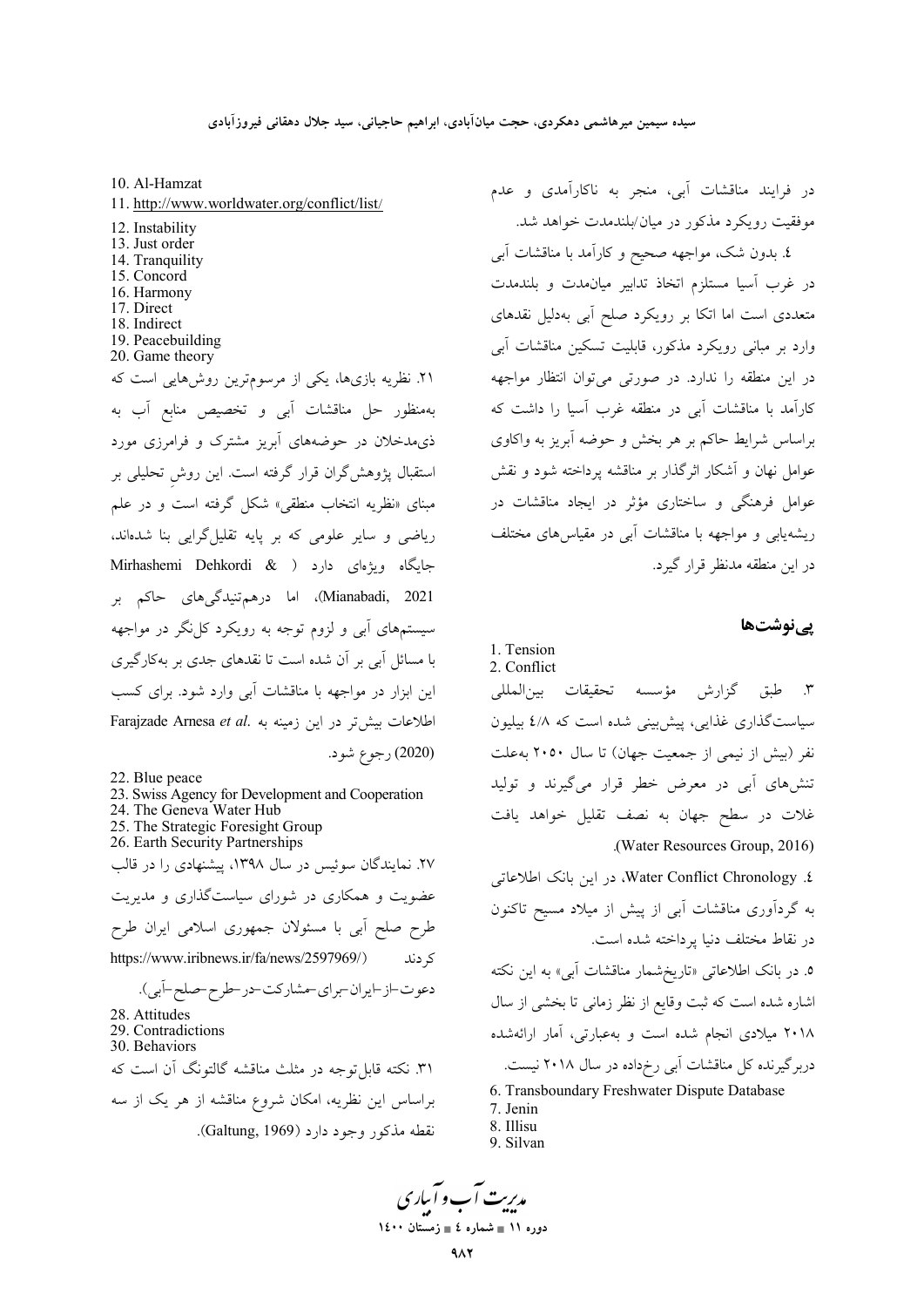32. Water scarcity

50. Johnston plan

۵۱. سوریه در دهههای ۱۹۸۰ و ۱۹۹۰، چندین سد کوچک تا متوسط در ارتفاعات جولان و بخش فوقانی رودخانه یارموک احداث کرد که درمجموع حدود ۲۵۰ میلیون مترمکعب از حجم آب موردنیاز جمعیت جنوب سوریه را تأمین میکنند. احداث سازههای مذکور منجر به کاهش آورد رودخانههای یارموک و وادیس (بهعنوان رودخانههای منتهی به دریاچه طبریه) شد (Sabel, 2009). ٥٢. درصورتیکه سوریه آورد موردتوافق را در اختیار اردن قرار ندهد، اردن نیز امکان آزادسازی حجم آب موردنظر را بهسوی رژیم صهیونیستی نخواهد داشت و احتمال شکل گیری اختلافنظر و مناقشه بین اردن و رژیم صهيونيستي افزايش خواهد يافت (Zawahri, 2008). ٥٣. تركيه بهتنهايي ٨٠ درصد از اين مقدار را تأمين می کند (Satari, 2017). ٥٤. از سال ١٩٩٠ تا ٢٠١٧، جمعيت آبزيان در كشور عراق به نصف رسیده است (Al-Muqdadi et al., 2016). ٥٥. يکپنجم از کل طول مرز ترکيه با همسايگانش را رودخانهها تشكيل داده است (İlhan, 2009). ٥٦. حدود چهارپنجم از این حجم از طریق حوضه آبریز فرامرزی دجله و فرات و بقیه آن از طریق سایر حوضهها بهويژه ارس-كورا تأمين مي شود (Harmancioglu, 2020). 57. Blue Peace in The Middle East High Level Forum

تعارض منافع هيچ گونه تعارض منافع توسط نويسندگان وجود ندارد.

منابع

- 1. Al-Ansari, N., Adamo, N., Sissakian, V. K., Knutsson, S., & Laue, J. (2018). Water resources of the Tigris river catchment. Journal of Earth Sciences and Geotechnical Engineering, 8(3), 1792-9660.
- 2. Al-Muqdadi, S. W., Omer, M. F., Abo, R., & Naghshineh, A. (2016). Dispute over water resource management-Iraq and Turkey. Journal of Environmental Protection, 07(08), 1096-1103.

33. Physical scarcity 34. Economic scarcity 35. Governance 36. Malthusians 37. Cornucopians 38. Anti-Globalists 39. Adaptation 40. Yarmouk Basin ٤١. هدف از محسوبشدن آب بهعنوان منبعي مالي نيز صرفاً Wennubst et al., ) نست ( $\epsilon$ . Wennubst et al., )  $. (2019$ 

42. Turkish Water Institute, Türkiye Su Enstitüsü (SUEN) 43. https://www.thebluepeace.org/regionalinitiatives-middle-east 44. Tiberias lake (also called Lake Tiberias) ٤٥. براساس أمار، جمعیت سوریه از حدود ٣ میلیون نفر در سال ۱۹۵۰ به بیش از ۲۲ میلیون نفر در سال ۲۰۱۲ افزايش يافته است (Gleick 2014). ٩£. Water shortage، منظور از كمبود آب، كمبودِ كمي منابع آب دارای کیفیت مناسب، در زمان و مکانی مشخص است (Mianabadi & Davary, 2019). ٤٧. وزير كشاورزي سوريه در سال ٢٠٠٨ به مقامات سازمان ملل متحد اعلام کرد که عواقب اقتصادی و اجتماعی ناشی از خشکسالی، بیش از توانایی این کشور برای مقابله با https://wikileaks.org/plusd/cables/  $\rightarrow$ آنهاست .(08DAMASCUS847 a.html

٤٨. اردن يكي از كم آبترين كشورهاي جهان بهشمار میرود. پیش بینی میشود که مردم اردن تا سال ۲۰۲۵ با فقر مطلق آب (تنها ۹۰ سانتی متر در سال) مواجه شوند (Yorke, 2013).

٤٩. مؤسسه بين المللي نمكزدايي آب دريا ( International Desalination Association) اظهار کرده است که در سال ۲۰۰۷ اظهار کرد که آب موردنیاز ۳۰۰ میلیون نفر از طریق آب شیرین کنها تبدیل میشود و جهان، سالانه شاهد تعداد این چشم گیر نو د. خواهد افزايش .(https://www.scientificamerican.com)

مدریت آب و آباری دوره ۱۱ ∎ شماره ٤ ∎ زمستان ۱٤۰۰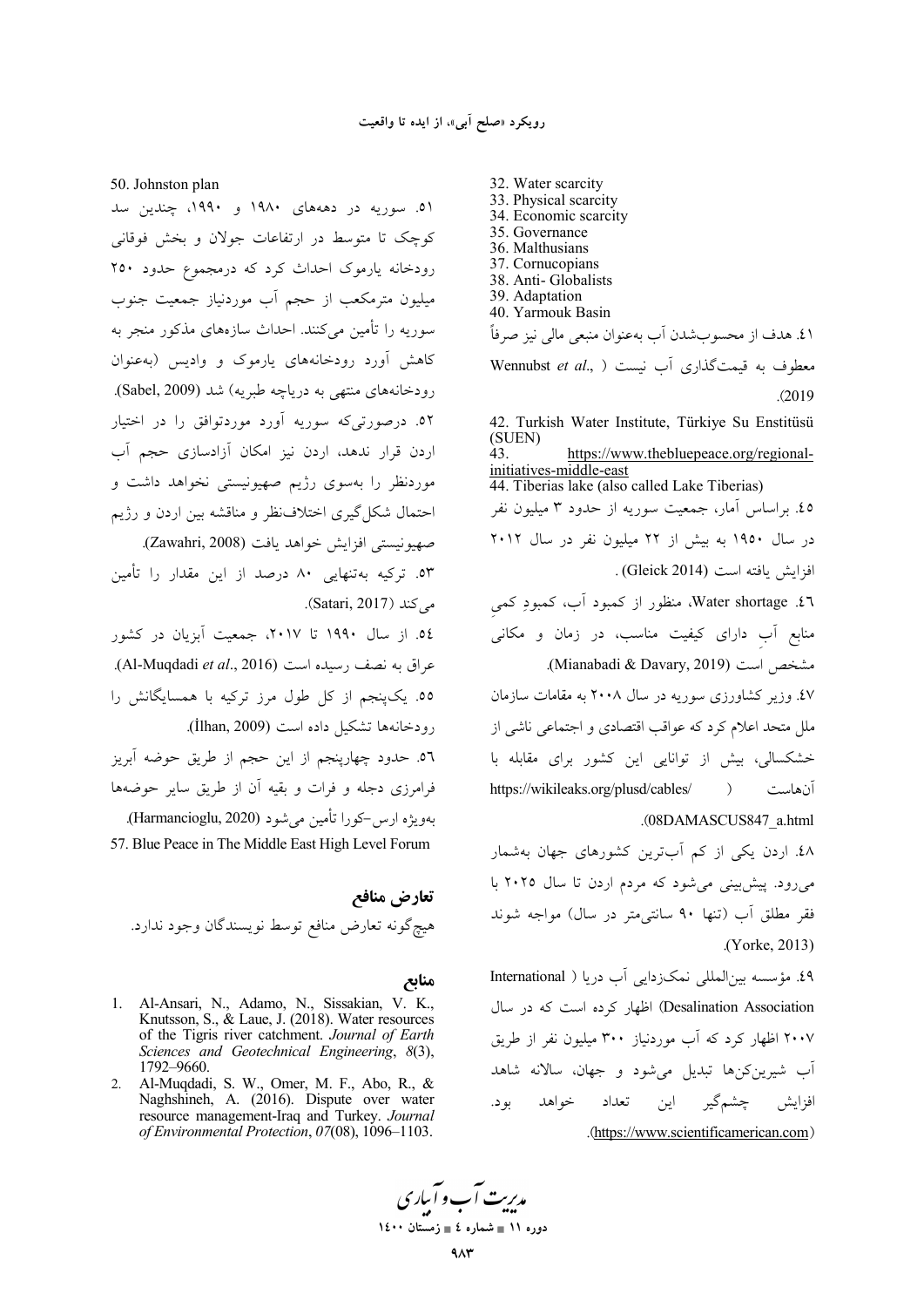سیده سیمین میرهاشمی دهکردی، حجت میان!بادی، ابراهیم حاجیانی، سید جلال دهقانی فیروز!بادی

- 3. Asgari, P., & Khosravi, Y. (2016). The necessities and requirements of peace studies from human rights perspective. *International Relations Research*, *1*(22), 237–266 (In Persian).
- 4. Bayrem, T., Eruks, A., & Özturk, D. (2014). The past, present and future of water resources in Turkey. *Journal of The Institute of Natural & Applied Sciences*, *19*(1–2), 70–74.
- 5. Chakkaravarthy, D. N., & Balakrishnan, T. (2019). Water scarcity- challenging the future. *International Journal of Agriculture Environment and Biotechnology*, *12*(3),187–193.
- 6. Colorado River Commision of Nevada. (2008). *World's major rivers (an introduction to international water law with case studies. Retrieved from: https://www.carecinstitute.org/wpcontent/uploads/2010/03/05-Worlds-Major-*

*Rivers-An-Introduction-to-International-Water-Law-with-Case-Studies.pdf*.

- 7. Dehghani Firouzabadi, S. J. (2003). Evolution of conflict and cooperation in international relations. *Law and Politics*, *5*(8), 73-116 (In Persian).
- 8. Diep, L., Hayward, T., Walnycki, A., Husseiki, M., & Karlsson, L. (2017). *Water, crisis and conflict in MENA: how can water service providers improve their resilience?: Working paper*. website: https://reliefweb.int/report/syrian-arabrepublic/water-crises-and-conflict-mena-howcan-water-service-providers-improve
- 9. Drake, C. (1997). Water resource conflicts in the Middle East. *Journal of Geography*, *96*(1), 4–12.
- 10. Eslami, R., & Movassagh, H. (2014). Peace education in Iran : challenges and prospects. *Journal of Peacebuilding & Development*, *9*(2), 37–41.
- 11. FAO. (2008). *Coping with water scarcity, an action framework for agriculture and food security. Retrieved from: https://www.fao.org/policy-support/tools-andpublications/resources-details/en/c/1395516/*.
- 12. Farajzade Arnesa, M. (2019). *Analytical conflict mapping in the complex water system of Urmia lake basin*. Masters dissertation, Tarbiat Modares University, Iran (In Persian).
- 13. Farajzade Arnesa, M., Mianabadi, H., & Ali. (2020). Rethinking of concepts and approaches to confront water conflicts. *Iran- Water Resources Research*, *16*(4), 205–244 (In Persian).
- 14. Galtung, J. (1969). *Peace by peaceful means: peace and conflict, development and civilization*.

London: SAGE Publications.

- 15. Galtung, J. (1990). Cultural violence. *Journal of Peace Research*, *27*(3), 291–305.
- 16. Galtung, J. (1996). *Peace and conflict, development and civilization*. London: SAGE Publications.
- 17. Gleditsch, N. P. (2003). Environmental conflict: neomalthusians vs. cornucopians. In H. . Brauch, P. . Liotta, A. Marquina, P. . Rogers, & M. E. Selim (Eds.), *Security and environment in the Mediterranean. Hexagon series on human and environmental security and peace*. Berlin: Springer Berlin Heidelberg.
- 18. Gleick, P. H. (2014). Water, drought, climate change ,and conflict in Syria. *American Meteorological Society*, *6*, 331–340.
- 19. Gleick, P., & Iceland, C. (2018). *Water, security, and conflict: Research report. Retrieved from Pacific Institute*. website: https://pacinst.org/publication/water-securityand-conflict/
- 20. Harmancioglu, N. B. (2020). *Water resources of Turkey*. Springer, Cham.
- 21. Hasanzadeh, M., & Akbari, R. (2014). Empathy and peace in the Qur' anic context based on Johan Galtung's ABC- triangle. *In: Proceedings of First International Holy Quran Congress*.
- 22. Hefny, M. A. (2011). Water diplomacy: a tool for enhancing water peace and sustainability in the Arab region. *In: Second Arab Water Forum, Cairo, Egypt*.
- 23. Hensel, P. R., McLaughlin Mitchell, S., & Sowers, T. E. (2006). Conflict management of riparian disputes. *Political Geography*, *25*(4), 383–411.
- 24. Herath, O. (2010). A critical analysis of positive and negative peace. *Felicitation Volume of Senior Professor Prema Podimenike*, 104–107.
- 25. İlhan, A. (2009). *Social movements in sustainability transitions (identity, social learning & power in the Spanish and Turkish water domains)*. Doctoral dissertation, Universitat Autonoma de Barcelona, Spain.
- 26. Kalpakian, J. V. (2000). *Identity, conflict and cooperation in international river basins*. Doctoral dissertation, Old Domain University, **I**ISA.
- 27. Kaufman, A. (2014). Thinking beyond direct violence. *International Journal of Middle East Studies*, *46*, 441–446.
- 28. Liu, J., Dietz, T., Carpenter, S. R., Alberti, M., Folke, C., Moran, E., Pell, A. N., Deadman, P., Kratz, T., Lubchenco, J., Ostrom, E., Ouyang, Z., Provencher, W., Redman, C. L., Schneider, S. H.,

مد*ریت آ*ب و آباری **11 × 11 می** شماره ٤ ∎ زمستان ۱٤۰۰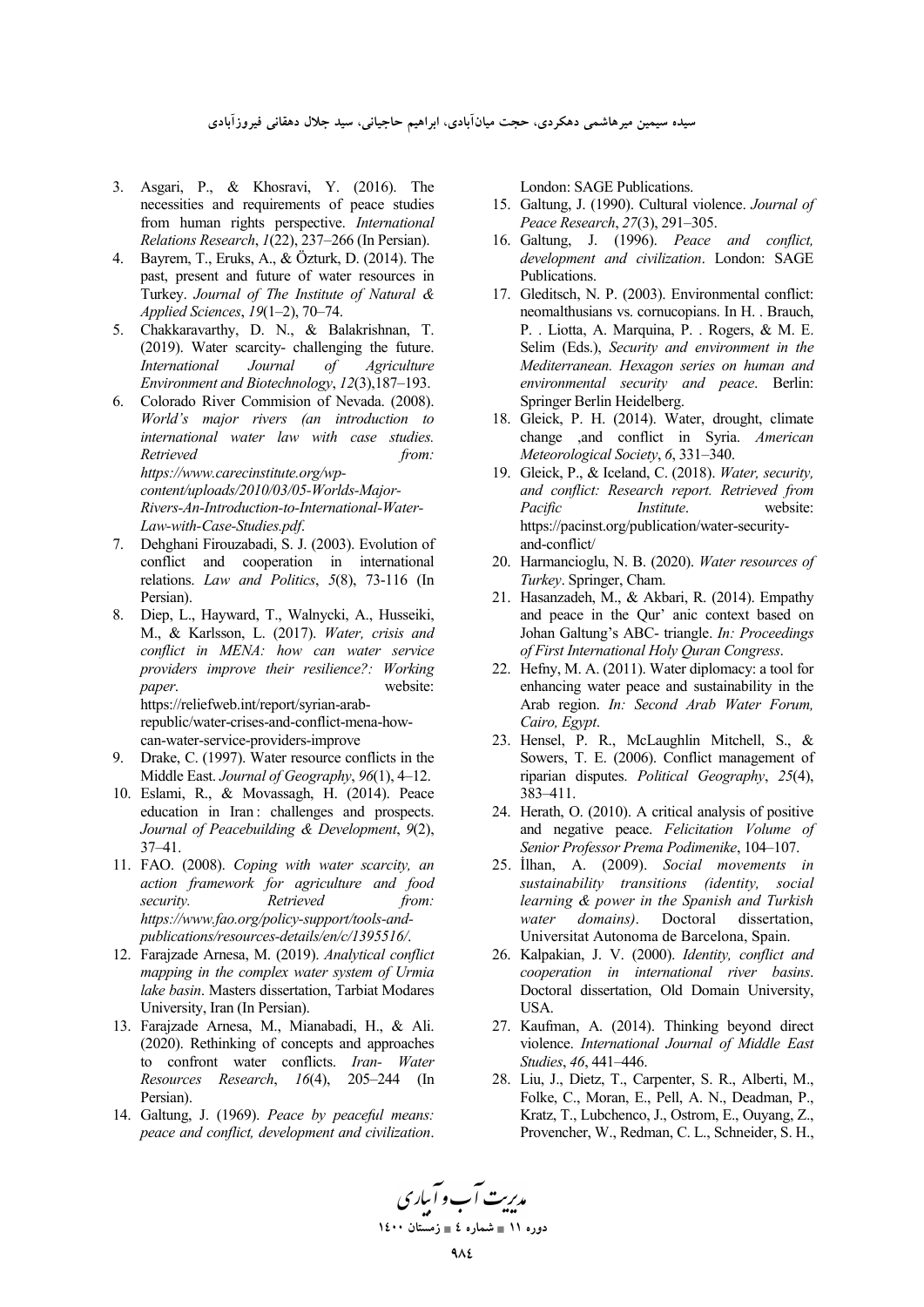& Taylor, W. W. (2007). Complexity of coupled human and natural systems. *Science*, *317*(5844), 1513–1516.

- 29. Mamouri, A., & Kazemi, S. A. (2011). Israel's role in the Middle East water crisis. *Speech of History*, *5*(12), 121–149. (In Persian).
- 30. Marin, P., Tal, S., Yeres, J., & Ringskog, K. (2017). Water management in Israel: key innovations and lessons learned for water scarce countries. In *Word Bank Group's Water Global Practice* (Issue August).
- 31. Mianabadi, A., & Davary, K. (2019). Disambiguating basic concepts in water management: "adaptation to water scarcity." *Water and Sustainable Development*, *7*(1), 61– 70. (In Persian).
- 32. Mianabadi, H. (2014). Cause of water crisis, population growth or mismanagement. *Rasad (In Persian)*.
- 33. Mianabadi, H., & Amini, A. (2019). Complexity of water, politics, and environment in the Euphrates and Tigris river basins. *International Quarterly of Geopolitical*, *15*(2), 54–68. (In Persian).
- 34. Mianabadi, H., & Ghoreishi, S. Z. (2022). Realism and liberalism paradigms in hydropolitical interactions. *Interrnational Quarterly of Geopolotics*, *18*(65), 150–186. (In Persian).
- 35. Mianabadi, H., Mostert, E., Pande, S., & van de Giesen, N. (2015). Weighted bankruptcy rules and transboundary water resources allocation. *Water Resources Management*, *29*(7), 2303– 2321.
- 36. Mirhashemi Dehkordi, S. S., & Mianabadi, H. (2021). Game theory and dealing with water conflicts. *8th Peace and Conflict Resolution Conference [PCRC2021]*.
- 37. Mirhashemi Dehkordi, S. S., Mianabadi, H., & Hajiani, E. (2021). Social identity and the construction of conflicts in water resource system. *Iran- Water Resources Research*, *17*(3), 198-214 (In Persian).
- 38. Mirmohammadi, M. (2011). Comparison of sustainable peace in Kant's human-centered thought and just Shiite peace. *Quarterly Journal of Religious Knowledge*, *2*(4), 117–146 (In Persian).
- 39. Mokhtari Hashi, H., & Ghaderi Hajat, M. (2008). Hydropoliticd in the Middle East in 2025 case study: the basins of Tigris, Euphrates, Jordan & Nile Rivers. *Geopolitics Quarterly*, *4*(1 (11)), 36– 74 (In Persian).
- 40. Molden, D. (2019). Scarcity of water or scarcity of management. *International Journal of Water*

*Resource Development*, *36*(2–3), 258 268.

- 41. Mourad, K. A., & Alshihabi, O. (2016). Assessment of future Syrian water resources supply and demand by the WEAP model. *Hydrological Sciences Journal*, *61*(2), 393–401.
- 42. OCHA. (2010). *Water scarcity and humanitarian action: key emerging trends and challenges. Retrieved from*.
- 43. Oestigaard, T. (2009). *Water, culture and identity: comparing past and present traditions in the Nile basin region*. Bergen: BRIC Press.
- 44. Piers de Raveschoot, S. (2019). Switzerland's blue peace momentum. *Swiss Agency for Development and Cooperation (SDC)*.
- 45. Piombo, J. (2010). Peacemaking in Burundi: conflict resolution versus conflict management strategies. *African Security*, *3*(4), 239–272.
- 46. Rosa, L., Chiarelli, D. D., Rulli, M. C., Dell'Angelo, J., & D'Odorico, P. (2020). Global agricaltural economic water scarcity. *Science Advances*, *6*, 1–10.
- 47. Rosenberg, D. E. (2006). The Yarmouk River agreements: Jordan-Syrian transboundary water management, 1953-2004. *Arab World Geographer*, *9*(1), 23–39.
- 48. Sabel, R. (2009). The Jordan Basin:evolution of the rules. In J. W. Dellapenna & J. Gupta (Eds.), *The Evolution of the Law and Politics of Water*. Dordrecht: Springer.
- 49. Satari, M. (2017). Investigating the regional impacts of Turkish water resources development projects (case study of Gap and Ilisu dam project). *Network for Public Policy Studies*.(In Persian).https://www.css.ir/fa/content/114415/ بررسی\_اثرات\_منطقهای\_پروژههای\_توسعه\_منابع\_آب\_ترکیه
- 50. Shami, S. (2014). *Syria further deepens Jordan's water crisis; Disi water project provides temporary relief: Research Report. Retrieved from Arab Reporters for Investigative Journalism*. website: https://en.arij.net/investigation/sy
- 51. Swiss Agency for Development and Cooperation, University of East Anglia, & Water Security Research Centre. (2017). *Diplomacy on the Yarmouk, the Jordan River's forgotten tributary*.
- 52. The Economist Intelligence Unit. (2019). *The Blue Peace Index 2019*.
- 53. The Global Partnership for the Prevention of Armed Conflict (GPPAC), The Civil Society Network for Human Security, & IKV Pax Christi. (2013). The human security approach in conflict prevention and peacebuilding. *Civil Society Network For Human Security*, 1-7. available in: https://gppac.net/publications/.

مدیریت آب و آباری **11 × 11 می** شماره ٤ ∎ زمستان ۱٤۰۰